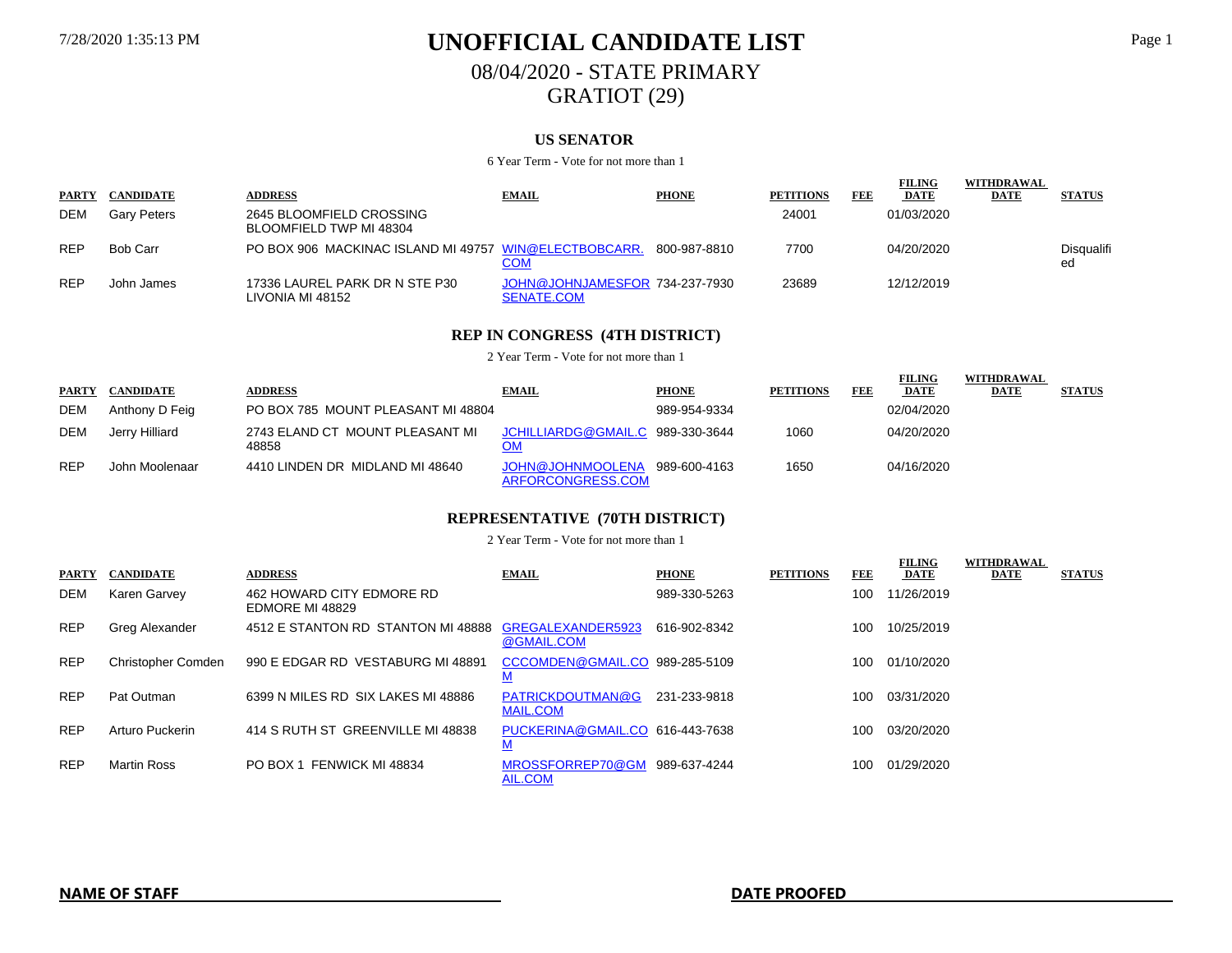08/04/2020 - STATE PRIMARY GRATIOT (29)

### **REPRESENTATIVE (93RD DISTRICT)**

2 Year Term - Vote for not more than 1

|            | PARTY CANDIDATE         | <b>ADDRESS</b>                   | <b>EMAIL</b>                              | <b>PHONE</b> | <b>PETITIONS</b> | FEE | <b>FILING</b><br><b>DATE</b> | WITHDRAWAL<br><b>DATE</b> | <b>STATUS</b> |
|------------|-------------------------|----------------------------------|-------------------------------------------|--------------|------------------|-----|------------------------------|---------------------------|---------------|
| <b>DEM</b> | Muhammad Salman<br>Rais | 13811 MYRTLE DR DEWITT MI 48220  | SALMANRAIS@YAHOO.<br>COM                  | 989-400-2889 |                  | 100 | 10/28/2019                   |                           |               |
| <b>REP</b> | Graham Filler           | 12705 WARM CREEK DEWITT MI 48820 | GRAHAMFILLER10@GM 517-927-0785<br>AIL.COM |              |                  | 100 | 01/23/2020                   |                           |               |

### **PROSECUTING ATTORNEY**

4 Year Term - Vote for not more than 1

| <b>PARTY</b> | <b>CANDIDATE</b> | <b>DDRESS</b>                 | <b>TMAIL</b>    | <b>PHONE</b> | <b>PETITIONS</b> | FEF | <b>FILING</b><br>DATE | <b>WITHDRAWAI</b><br>DATE | <b>STATUS</b> |
|--------------|------------------|-------------------------------|-----------------|--------------|------------------|-----|-----------------------|---------------------------|---------------|
| <b>REP</b>   | Keith J. Kushion | 194 WESTVIEW DR ALMA MI 48801 | KJKDI@YAHOO.COM | 989-763-0102 |                  |     | 100 01/28/2020        |                           |               |

### **SHERIFF**

4 Year Term - Vote for not more than 1

| <b>PARTY</b> | <b>CANDIDATE</b> | <b>ADDRESS</b>                                      | <b>EMAIL</b>                             | <b>PHONE</b> | <b>PETITIONS</b> | FEE | <b>FILING</b><br><b>DATE</b> | WITHDRAWAL<br><b>DATE</b> | <b>STATUS</b> |
|--------------|------------------|-----------------------------------------------------|------------------------------------------|--------------|------------------|-----|------------------------------|---------------------------|---------------|
| <b>REP</b>   |                  | Wayne Buck Andrews 215 S. WINANS RD ITHACA MI 48847 | PALERIDER0331@GMAI 517-819-6734<br>_.COM |              |                  |     | 10/17/2019                   |                           |               |
| <b>REP</b>   | Michael Morris   | 730 E. VANBUREN RD ALMA MI 48801                    | MAMORRIS817@YAHOO 989-640-8725<br>.COM   |              |                  | 100 | 10/30/2019                   |                           |               |

### **COUNTY CLERK**

4 Year Term - Vote for not more than 1

| PARTY      | <b>CANDIDATE</b> | <b>NDDRESS</b>               | <b>EMAIL</b>                   | <b>PHONE</b> | <b>PETITIONS</b> | <b>FEE</b> | <b>FILING</b><br><b>DATE</b> | WITHDRAWAL<br><b>DATE</b> | <b>STATUS</b> |
|------------|------------------|------------------------------|--------------------------------|--------------|------------------|------------|------------------------------|---------------------------|---------------|
| <b>REP</b> | Anaie Thompson   | 612 W OAK ST ASHLEY MI 48806 | AMORRIS@BEARNET.N 989-847-4132 |              |                  |            | 100 01/03/2020               |                           |               |

### **COUNTY TREASURER**

4 Year Term - Vote for not more than 1

| <b>PARTY</b> | <b>CANDIDATE</b> | <b>ADDRESS</b>                           | <b>EMAIL</b>                                  | <b>PHONE</b> | <b>PETITIONS</b> | FEE | FILING<br><b>DATE</b> | WIIHDKAWAL<br><b>DATE</b> | <b>STATUS</b> |
|--------------|------------------|------------------------------------------|-----------------------------------------------|--------------|------------------|-----|-----------------------|---------------------------|---------------|
| <b>REP</b>   | Terri Ball       | 932 MILL ST ALMA MI 48801                | TRBALL@ICLOUD.COM                             | 989-620-4270 |                  | 100 | 01/02/2020            |                           |               |
| <b>REP</b>   | Kelly King       | 11779 W. FILLMORE RD. SUMNER MI<br>48889 | KKING6329@GMAIL.CO                            | 517-449-6329 |                  | 100 | 02/18/2020            |                           |               |
| <b>REP</b>   | Michelle Thomas  | 266 N. WOODBRIDE RD WHEELER MI<br>48662  | MTHOMAS@GRATIOTMI 989-289-5895<br><u>.COM</u> |              |                  | 100 | 03/20/2020            |                           |               |

### **NAME OF STAFF DATE PROOFED**

**FILING** 

WITH**DRAWAL**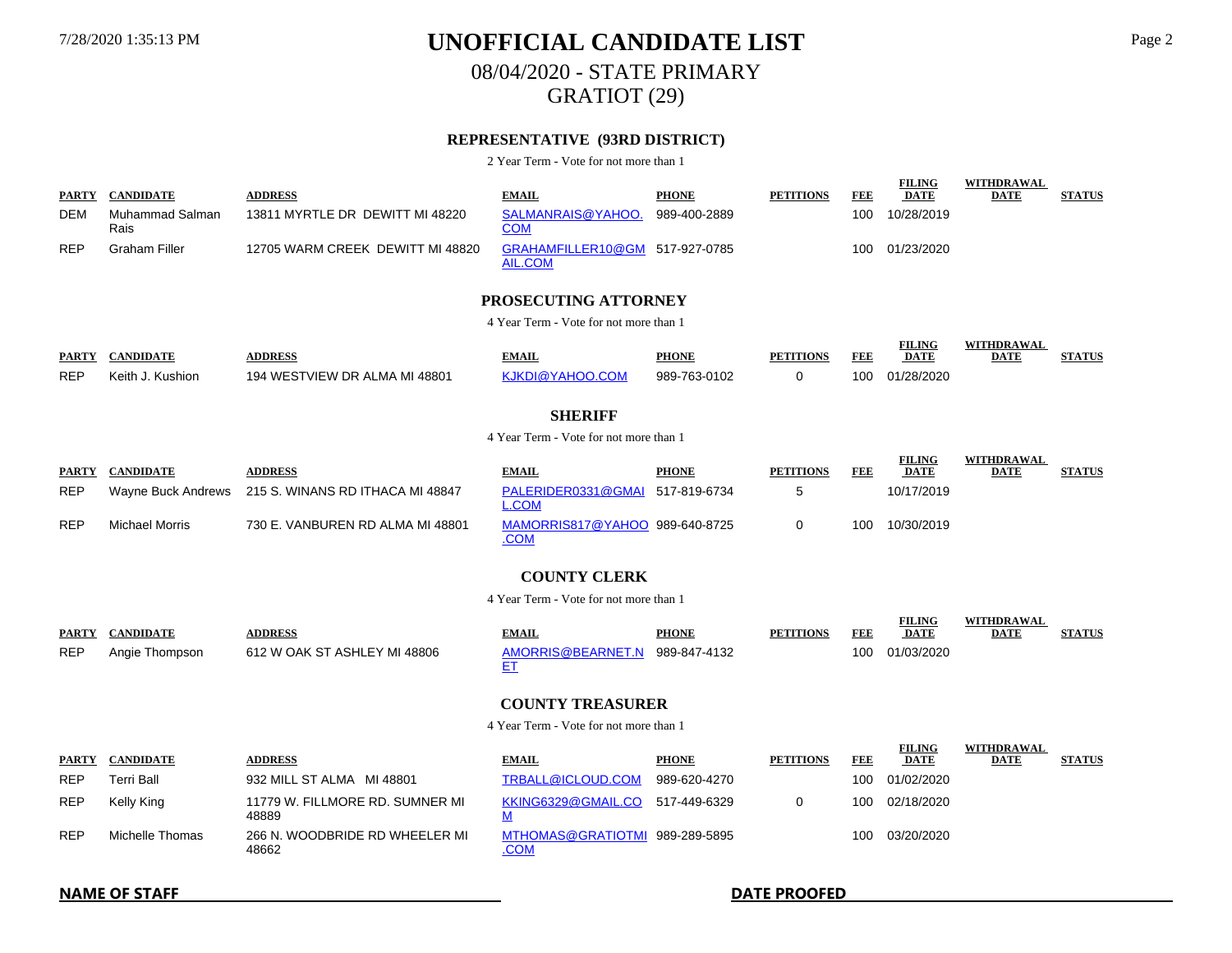# 7/28/2020 1:35:13 PM **UNOFFICIAL CANDIDATE LIST** Page 3 08/04/2020 - STATE PRIMARY GRATIOT (29)

### **REG DEEDS**

4 Year Term - Vote for not more than 1

| <b>PARTY</b>               | <b>CANDIDATE</b>                            | <b>ADDRESS</b>                                        | <b>EMAIL</b>                              | <b>PHONE</b>                 | <b>PETITIONS</b>      | FEE          | <u>.</u><br><b>DATE</b>                    | ----------<br><b>DATE</b>        | <b>STATUS</b>   |  |  |  |
|----------------------------|---------------------------------------------|-------------------------------------------------------|-------------------------------------------|------------------------------|-----------------------|--------------|--------------------------------------------|----------------------------------|-----------------|--|--|--|
| <b>REP</b>                 | Mary Merchant                               | 5442 W. WASHINGTON RD. ITHACA MI<br>48847             | <b>MMERCHANT@GRATIO</b><br><b>TMI.COM</b> | 989-289-7419                 | 0                     | 100          | 02/18/2020                                 |                                  |                 |  |  |  |
|                            |                                             |                                                       | <b>ROAD COMMISSIONER</b>                  |                              |                       |              |                                            |                                  |                 |  |  |  |
|                            |                                             |                                                       | 6 Year Term - Vote for not more than 1    |                              |                       |              |                                            |                                  |                 |  |  |  |
| <b>PARTY</b><br><b>REP</b> | <b>CANDIDATE</b><br>Wesley Federspiel       | <b>ADDRESS</b><br>9502 E. VAN BUREN RD. WHEELER MI    | <b>EMAIL</b>                              | <b>PHONE</b><br>989-842-3860 | <b>PETITIONS</b><br>0 | FEE<br>100   | <b>FILING</b><br><b>DATE</b><br>01/09/2020 | <b>WITHDRAWAL</b><br><b>DATE</b> | <b>STATUS</b>   |  |  |  |
|                            |                                             | 48662                                                 |                                           |                              |                       |              |                                            |                                  |                 |  |  |  |
|                            | <b>DRAIN COMM</b>                           |                                                       |                                           |                              |                       |              |                                            |                                  |                 |  |  |  |
|                            |                                             |                                                       | 4 Year Term - Vote for not more than 1    |                              |                       |              |                                            |                                  |                 |  |  |  |
| <b>PARTY</b>               | <b>CANDIDATE</b>                            | <b>ADDRESS</b>                                        | <b>EMAIL</b>                              | <b>PHONE</b>                 | <b>PETITIONS</b>      | FEE          | <b>FILING</b><br><b>DATE</b>               | <b>WITHDRAWAL</b><br><b>DATE</b> | <b>STATUS</b>   |  |  |  |
| <b>REP</b>                 |                                             | Bernard James Barnes 975 S. WARNER RD SUMNER MI 48889 | BARNESBERNIE@GMAI<br><b>L.COM</b>         | 989-506-1273                 | 0                     | 100          | 01/17/2020                                 |                                  |                 |  |  |  |
| <b>REP</b>                 | <b>Brian Denman</b>                         | 5501 N. RICH RD ALMA MI 48801                         | BLDEMAN@CASAIR.NET 989-640-9395           |                              | 0                     | 100          | 04/21/2020                                 |                                  |                 |  |  |  |
|                            | COUNTY COMM (GRATIOT COUNTY / 1ST DISTRICT) |                                                       |                                           |                              |                       |              |                                            |                                  |                 |  |  |  |
|                            |                                             |                                                       | 2 Year Term - Vote for not more than 1    |                              |                       |              |                                            |                                  |                 |  |  |  |
|                            | <b>DADTV CAMBIDATE</b>                      | <b>ADDDECC</b>                                        | <b>EXAMIT</b>                             | <b>DITANIE</b>               | <b>DETITIONIC</b>     | <b>INDIA</b> | <b>FILING</b><br><b>DATE</b>               | <b>WITHDRAWAL</b><br><b>DATE</b> | <b>CTA TILC</b> |  |  |  |

| <b>PARTY</b> | <b>CANDIDATE</b> | <b>ADDRESS</b>                        | <b>EMAIL</b>                          | <b>PHONE</b> | <b>PETITIONS</b> | <b>FEE</b> | <b>FILING</b><br><b>DATE</b> | WITHDRAWAL<br><b>DATE</b> | <b>STATUS</b> |
|--------------|------------------|---------------------------------------|---------------------------------------|--------------|------------------|------------|------------------------------|---------------------------|---------------|
| DEM          | Jen Lobdell      | 6088 WILDWOOD RD ELWELL MI 48832      | JFER1981@ICLOUD.CO                    | 989-533-8120 |                  |            | 04/21/2020                   |                           |               |
| DEM          | David Wier       | 510 N. RIVER AVE APT 19 ALMA MI 48801 | DAVIDRICHARDWIER@<br><b>GMAIL.COM</b> | 231-288-8748 |                  | 100        | 04/14/2020                   |                           |               |
| <b>REP</b>   | Chuck Murphy     | 823 PINE AVE. ALMA MI 48801           | <b>CHUCKMURPHY-</b><br>2000@YAHOO.COM | 989-620-0122 |                  |            | 02/24/2020                   |                           |               |

### **COUNTY COMM (GRATIOT COUNTY / 2ND DISTRICT)** 2 Year Term - Vote for not more than 1

| <b>PARTY</b> | <b>CANDIDATE</b> | <b>ADDRESS</b>                   | <b>EMAIL</b>      | <b>PHONE</b> | <b>PETITIONS</b> | FEE | <b>FILING</b><br><b>DATE</b> | <b>WITHDRAWAL</b><br><b>DATE</b> | <b>STATUS</b> |
|--------------|------------------|----------------------------------|-------------------|--------------|------------------|-----|------------------------------|----------------------------------|---------------|
| <b>DEM</b>   | <b>Rex Smith</b> | 9708 E ADAMS RD WHEELER MI 48662 | REXSMITHMG@GMAIL. | 989-842-5974 |                  |     | 04/03/2020                   |                                  |               |

**FILING**

**WITHDRAWAL**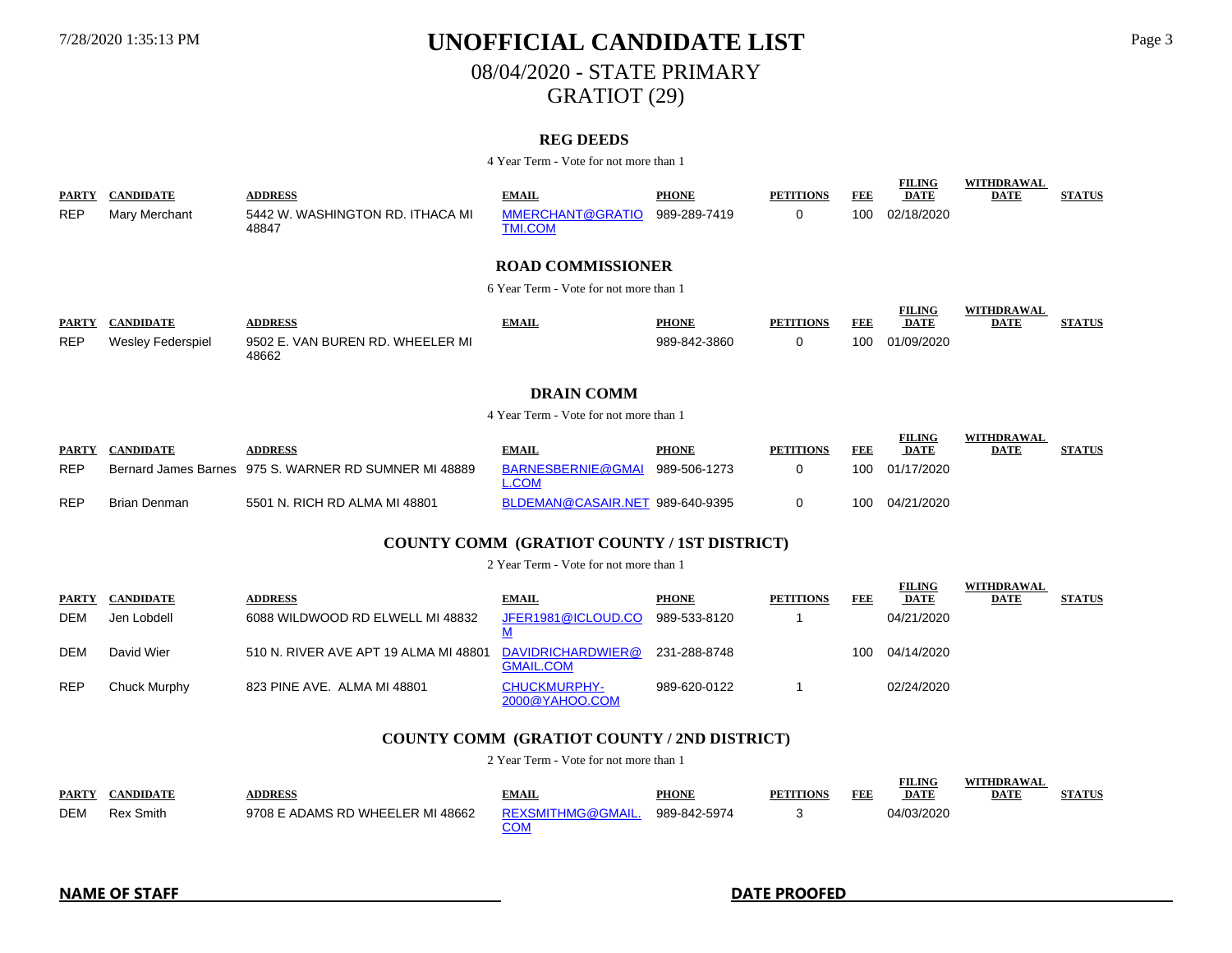### 08/04/2020 - STATE PRIMARY

### GRATIOT (29)

| <b>REP</b> | Jan Bunting | 204 N. MAIN ST. ST. LOUIS MI 48880    | JANBUNTING69@GMAIL 989-681-3559 |              | 02/28/2020 |
|------------|-------------|---------------------------------------|---------------------------------|--------------|------------|
| <b>REP</b> | Earl Hunt   | 2471 E. MONROE RD. ST. LOUIS MI 48880 |                                 | 989-640-8726 | 01/15/2020 |

### **COUNTY COMM (GRATIOT COUNTY / 3RD DISTRICT)**

2 Year Term - Vote for not more than 1

| <b>PARTY</b> | <b>CANDIDATI</b> | <b>DDRESS</b>                      |                    | PHONI        | PETITIONS | ĐĐ) | <b>FILING</b><br>DATL | DATE |  |
|--------------|------------------|------------------------------------|--------------------|--------------|-----------|-----|-----------------------|------|--|
| <b>REP</b>   | Smith            | 4999 SKYLINE DR PERRINTON MI 48871 | COM<br>RHMANDA@AOL | 989-620-7928 |           | 100 | 02/24/2020            |      |  |

### **COUNTY COMM (GRATIOT COUNTY / 4TH DISTRICT)**

2 Year Term - Vote for not more than 1

| <b>PARTY</b> | <b>CANDIDATE</b> | <b>ADDRESS</b>                    | <b>EMAIL</b>                                   | <b>PHONE</b> | <b>PETITIONS</b> | FEE | <b>FILING</b><br><b>DATE</b> | WITHDRAWAL<br><b>DATE</b> | <b>STATUS</b> |
|--------------|------------------|-----------------------------------|------------------------------------------------|--------------|------------------|-----|------------------------------|---------------------------|---------------|
| DEM          | Tim Lambrecht    | 1026 PINEVIEW CT ALMA MI 48801    | TIMLAMBRECHT@GMAI<br>L.COM                     | 989-463-4137 |                  | 100 | 03/03/2020                   |                           |               |
| <b>REP</b>   | John Lemmermann  | 305 W TYLER RD ITHACA MI 48847    | <b>JOHN LEMMERMANN@</b><br><b>HOTMAIL.COM</b>  | 989-763-1485 |                  |     | 04/08/2020                   |                           |               |
| <b>REP</b>   | Sara Ann Vasquez | 1232 E. SUPERIOR ST ALMA MI 48801 | SARAAVASQUEZ@GMAI 989-533-1130<br><b>L.COM</b> |              |                  |     | 04/14/2020                   |                           |               |

### **COUNTY COMM (GRATIOT COUNTY / 5TH DISTRICT)**

2 Year Term - Vote for not more than 1

| <b>PARTY</b> | <b>CANDIDATE</b>      | <b>ADDRESS</b>                      | <b>EMAIL</b>                           | <b>PHONE</b> | <b>PETITIONS</b> | FEB | <b>FILING</b><br><b>DATE</b> | WITHDRAWAL<br><b>DATE</b> | <b>STATUS</b> |
|--------------|-----------------------|-------------------------------------|----------------------------------------|--------------|------------------|-----|------------------------------|---------------------------|---------------|
| <b>DEM</b>   | Eric Cordrav          | 8750 S. BARRY RD BANNISTER MI 48807 | BULLDOGZ78@ICLOUD.<br><b>COM</b>       | 989-640-7992 |                  | 100 | 09/12/2019                   |                           |               |
| <b>REP</b>   | George Bailey         | 624 LEEWARD CT ITHACA MI 48847      | GBAILEY@GRATIOTMI.C 989-620-0373<br>OM |              |                  |     | 01/08/2020                   |                           |               |
| <b>REP</b>   | <b>Brett Baublitz</b> | 508 S. JEFFERY AVE ITHACA MI 48847  | BRETTB57@GMAIL.COM 989-640-8724        |              |                  |     | 01/29/2020                   |                           |               |

### **TWP SUPERVISOR (ARCADA TOWNSHIP)**

4 Year Term - Vote for not more than 1

| <b>PARTY</b> | <b>CANDIDATE</b> | <b>ADDRESS</b>                                               | <b>EMAIL</b>                                      | <b>PHONE</b> | <b>PETITIONS</b> | <b>FEE</b> | <b>FILING</b><br><b>DATE</b> | <b>WITHDRAWAL</b><br><u>DATE</u> | <b>STATUS</b> |
|--------------|------------------|--------------------------------------------------------------|---------------------------------------------------|--------------|------------------|------------|------------------------------|----------------------------------|---------------|
| <b>REP</b>   |                  | Douglas L. Merchant 5442 W. WASHINGTON RD ITHACA MI<br>48847 | MERCHANTDOUGLAS@ 989-289-7420<br><b>GMAIL.COM</b> |              |                  |            | 03/18/2020                   |                                  |               |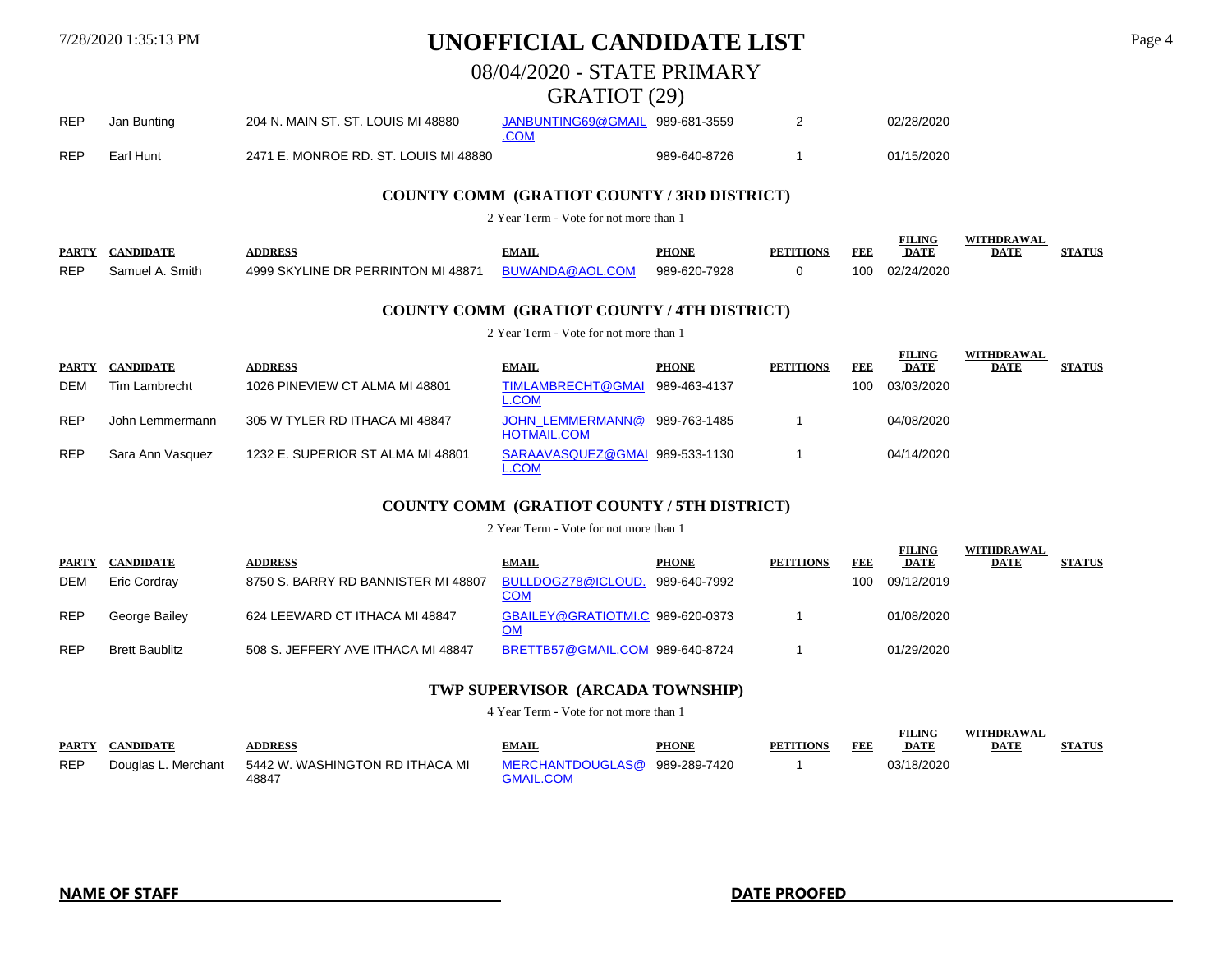# 7/28/2020 1:35:13 PM **UNOFFICIAL CANDIDATE LIST** Page 5 08/04/2020 - STATE PRIMARY

GRATIOT (29)

### **SUPERVISOR (BETHANY TOWNSHIP)**

4 Year Term - Vote for not more than 1

| <b>PARTY</b> | <b>CANDIDATE</b>  | <b>ADDRESS</b>                                                             | <b>EMAIL</b> | <b>PHONE</b> | <b>PETITIONS</b> | FEE | <b>FILING</b><br><b>DATE</b> | WITHDRAWAL<br><b>DATE</b> | <b>STATUS</b> |
|--------------|-------------------|----------------------------------------------------------------------------|--------------|--------------|------------------|-----|------------------------------|---------------------------|---------------|
| <b>DEM</b>   | Donald Long       | 9959 RIVERSIDE DR. ST LOUIS MI 48880 DLONGBETHANY@GMAI 989-620-4398        | L.COM        |              |                  |     | 04/20/2020                   |                           |               |
| <b>REP</b>   | <b>Grea Mikek</b> | 4850 EAST JEFFERSON RD ST LOUIS MI GTMIKEK@YAHOO.COM 989-330-4722<br>48880 |              |              |                  |     | 04/20/2020                   |                           |               |

#### **TWP SUPERVISOR (ELBA TOWNSHIP)**

4 Year Term - Vote for not more than 1

| <b>PARTY</b><br><b>CANDIDATE</b> | <b>\DDRESS</b> | <b>TMAIL</b> | <b>PHONE</b> | <b>PETITIONS</b> | TEI | <b>FILING</b><br><b>DATE</b> | <b>WITHDRAWAL</b><br>DATE | <b>THA FINITE</b> |
|----------------------------------|----------------|--------------|--------------|------------------|-----|------------------------------|---------------------------|-------------------|
| No candidates on ballot          |                |              |              |                  |     |                              |                           |                   |

### **SUPERVISOR (EMERSON TOWNSHIP)**

4 Year Term - Vote for not more than 1

| <b>PARTY</b> | <b>CANDIDATE</b> | <b>ADDRESS</b>                   | <b>EMAIL</b>      | <b>PHONE</b> | <b>PETITIONS</b> | FEE | <b>FILING</b><br><b>DATE</b> | WITHDRAWAL<br><b>DATE</b> | <b>STATUS</b> |
|--------------|------------------|----------------------------------|-------------------|--------------|------------------|-----|------------------------------|---------------------------|---------------|
| <b>REP</b>   | James Weburg     | 1576 N. MIKUS RD ITHACA MI 48847 | JAWEBURG@GMAIL.CO | 989-289-2674 |                  |     | 04/20/2020                   |                           |               |

### **TWP SUPERVISOR (FULTON TOWNSHIP)**

4 Year Term - Vote for not more than 1

| <b>PARTY</b> | <b>CANDIDATE</b> | <b>ADDRESS</b>                                               | <b>EMAIL</b>                    | <b>PHONE</b> | <b>PETITIONS</b> | FEE | <b>FILING</b><br><b>DATE</b> | WITHDRAWAL<br>DATE | <b>STATUS</b> |
|--------------|------------------|--------------------------------------------------------------|---------------------------------|--------------|------------------|-----|------------------------------|--------------------|---------------|
| <b>REP</b>   | Elaine Burnham   | 10255 HILL RUN PERRINTON MI 48871                            | NAPUA28@HOTMAIL.CO 989-763-4911 |              |                  |     | 04/20/2020                   |                    |               |
| <b>REP</b>   | Denise Rossman   | 4625 W. MACARTHUR RD PERRINTON MI DKROSSMAN@CASAIR.<br>48871 | ١E.                             | 989-236-7728 |                  |     | 04/20/2020                   |                    |               |

### **SUPERVISOR (HAMILTON TOWNSHIP)**

4 Year Term - Vote for not more than 1

|              |               |     |              |    | EIT INA<br>.                                                  |                                                                        |  |
|--------------|---------------|-----|--------------|----|---------------------------------------------------------------|------------------------------------------------------------------------|--|
| <b>PARTY</b> | <b>DDRESS</b> | тап | <b>PHONE</b> | 'ы | -DAT)<br><u> 1980 - Johann Stoff, Amerikaansk politiker (</u> | DAIR<br><u> 1980 - Andrea Stadt Britain, amerikansk fotballstvands</u> |  |
|              |               |     |              |    |                                                               |                                                                        |  |

*No candidates on ballot*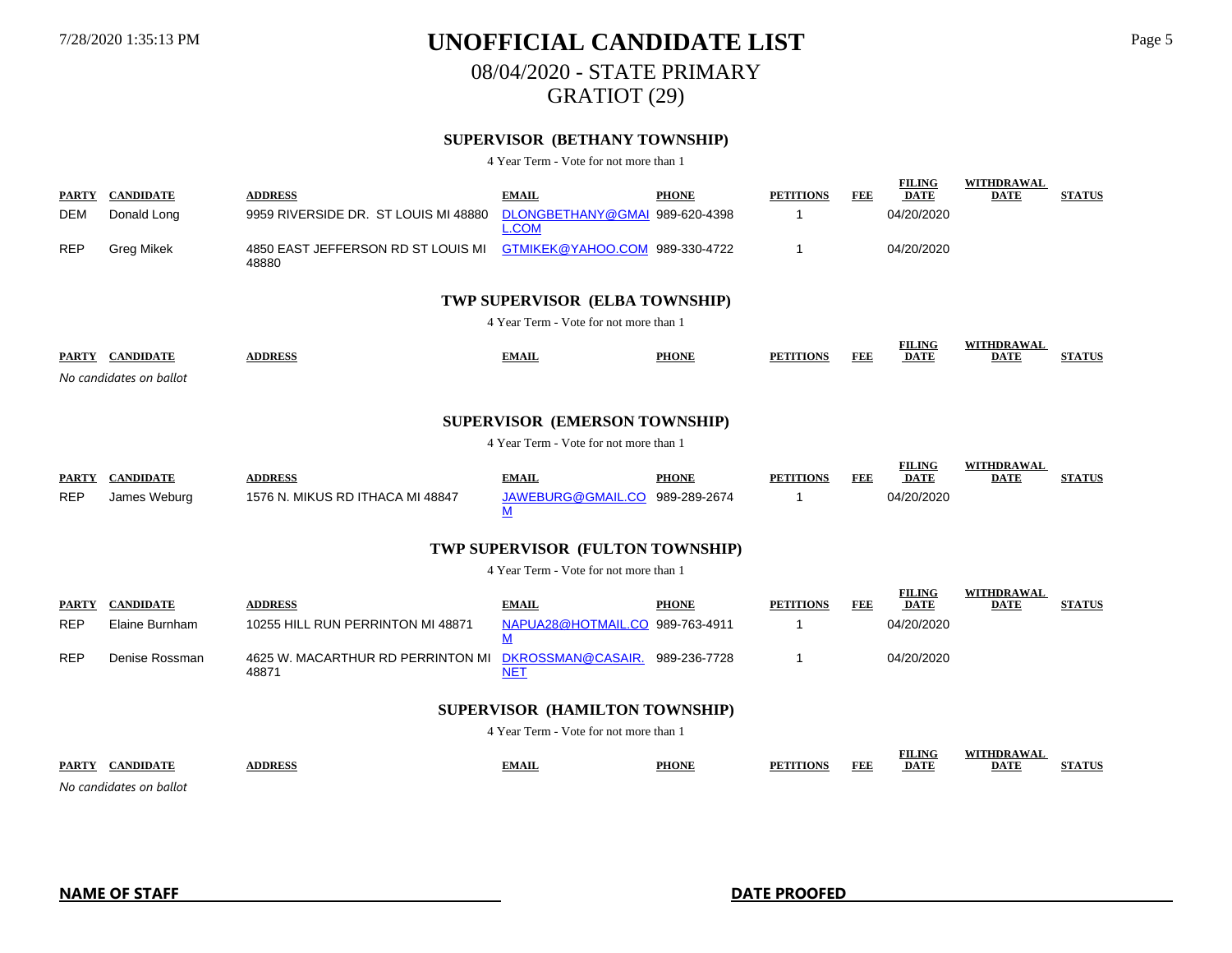### 7/28/2020 1:35:13 PM **UNOFFICIAL CANDIDATE LIST** Page 6 08/04/2020 - STATE PRIMARY

GRATIOT (29)

### **TWP SUPERVISOR (LAFAYETTE TOWNSHIP)**

4 Year Term - Vote for not more than 1

| TWP SUPERVISOR (NEWARK TOWNSHIP)<br>4 Year Term - Vote for not more than 1<br><b>FILING</b><br><b>WITHDRAWAL</b><br><b>ADDRESS</b><br><b>PHONE</b><br><b>PETITIONS</b><br><b>FEE</b><br><b>DATE</b><br><b>CANDIDATE</b><br><b>EMAIL</b><br><b>PARTY</b><br><b>DATE</b><br><b>REP</b><br>Rebecca J. Roslund<br>2452 W. JOHNSON RD ITHACA MI 48847<br>BJROSLUND@GMAIL.C<br>989-330-2755<br>03/16/2020<br>-1<br><b>OM</b><br>SUPERVISOR (NEW HAVEN TOWNSHIP)<br>4 Year Term - Vote for not more than 1<br><b>FILING</b><br><b>WITHDRAWAL</b><br><b>DATE</b><br><b>CANDIDATE</b><br><b>ADDRESS</b><br><b>EMAIL</b><br><b>PHONE</b><br><b>PETITIONS</b><br><b>DATE</b><br><b>PARTY</b><br>FEE<br>97 S OSBORN RD SUMNER MI 48889<br>DIRKLONGANBACH@YA 989-620-7870<br><b>REP</b><br>03/10/2020<br>Dirk Longanbach<br>-1<br>HOO.COM<br>TWP SUPERVISOR (NORTH SHADE TOWNSHIP)<br>4 Year Term - Vote for not more than 1<br><b>FILING</b><br><b>WITHDRAWAL</b><br><b>CANDIDATE</b><br><b>PHONE</b><br><b>PETITIONS</b><br><b>DATE</b><br><b>ADDRESS</b><br><b>EMAIL</b><br><b>FEE</b><br><b>PARTY</b><br><b>DATE</b><br><b>REP</b><br>John J. Peck<br>9933 W. CLEVELAND RD CARSON CITY<br>JPECK@CMSINTER.NET 989-289-6331<br>04/06/2020<br>MI 48871 | <b>PARTY</b><br><b>REP</b> | <b>CANDIDATE</b><br>Justin W. Stoneman | <b>ADDRESS</b><br>5716 N. BARRY RD WHEELER MI 48662 | <b>EMAIL</b><br>JUSTINSTONEMAN@LIV 989-620-0813<br>E.COM | <b>PHONE</b> | <b>PETITIONS</b><br>-1 | <b>FEE</b> | <b>FILING</b><br><b>DATE</b><br>03/12/2020 | <b>WITHDRAWAL</b><br><b>DATE</b> | <b>STATUS</b> |  |  |
|--------------------------------------------------------------------------------------------------------------------------------------------------------------------------------------------------------------------------------------------------------------------------------------------------------------------------------------------------------------------------------------------------------------------------------------------------------------------------------------------------------------------------------------------------------------------------------------------------------------------------------------------------------------------------------------------------------------------------------------------------------------------------------------------------------------------------------------------------------------------------------------------------------------------------------------------------------------------------------------------------------------------------------------------------------------------------------------------------------------------------------------------------------------------------------------------------------------------------------------------|----------------------------|----------------------------------------|-----------------------------------------------------|----------------------------------------------------------|--------------|------------------------|------------|--------------------------------------------|----------------------------------|---------------|--|--|
|                                                                                                                                                                                                                                                                                                                                                                                                                                                                                                                                                                                                                                                                                                                                                                                                                                                                                                                                                                                                                                                                                                                                                                                                                                            |                            |                                        |                                                     |                                                          |              |                        |            |                                            |                                  | <b>STATUS</b> |  |  |
|                                                                                                                                                                                                                                                                                                                                                                                                                                                                                                                                                                                                                                                                                                                                                                                                                                                                                                                                                                                                                                                                                                                                                                                                                                            |                            |                                        |                                                     |                                                          |              |                        |            |                                            |                                  |               |  |  |
|                                                                                                                                                                                                                                                                                                                                                                                                                                                                                                                                                                                                                                                                                                                                                                                                                                                                                                                                                                                                                                                                                                                                                                                                                                            |                            |                                        |                                                     |                                                          |              |                        |            |                                            |                                  | <b>STATUS</b> |  |  |
|                                                                                                                                                                                                                                                                                                                                                                                                                                                                                                                                                                                                                                                                                                                                                                                                                                                                                                                                                                                                                                                                                                                                                                                                                                            |                            |                                        |                                                     |                                                          |              |                        |            |                                            |                                  |               |  |  |
| TIVE CURRICO ALOBTH CLA D TOWNSHIP                                                                                                                                                                                                                                                                                                                                                                                                                                                                                                                                                                                                                                                                                                                                                                                                                                                                                                                                                                                                                                                                                                                                                                                                         |                            |                                        |                                                     |                                                          |              |                        |            |                                            |                                  | <b>STATUS</b> |  |  |

#### **TWP SUPERVISOR (NORTH STAR TOWNSHIP)**

| <b>PARTY</b> | CANDIDATE       | <b>ADDRESS</b>                    | <b>EMAIL</b>                          | PHONE        | <b>PETITIONS</b> | FEE | <b>FILING</b><br><b>DATE</b> | WITHDRAWAL<br><b>DATE</b> | <b>STATUS</b> |
|--------------|-----------------|-----------------------------------|---------------------------------------|--------------|------------------|-----|------------------------------|---------------------------|---------------|
| <b>REP</b>   | John R. Hardman | 1588 S. BLAIR RD. ITHACA MI 48847 | JOHNHARDMAN@LAUE<br><b>RFARMS.COM</b> | 989-875-2586 |                  |     | 04/13/2020                   |                           |               |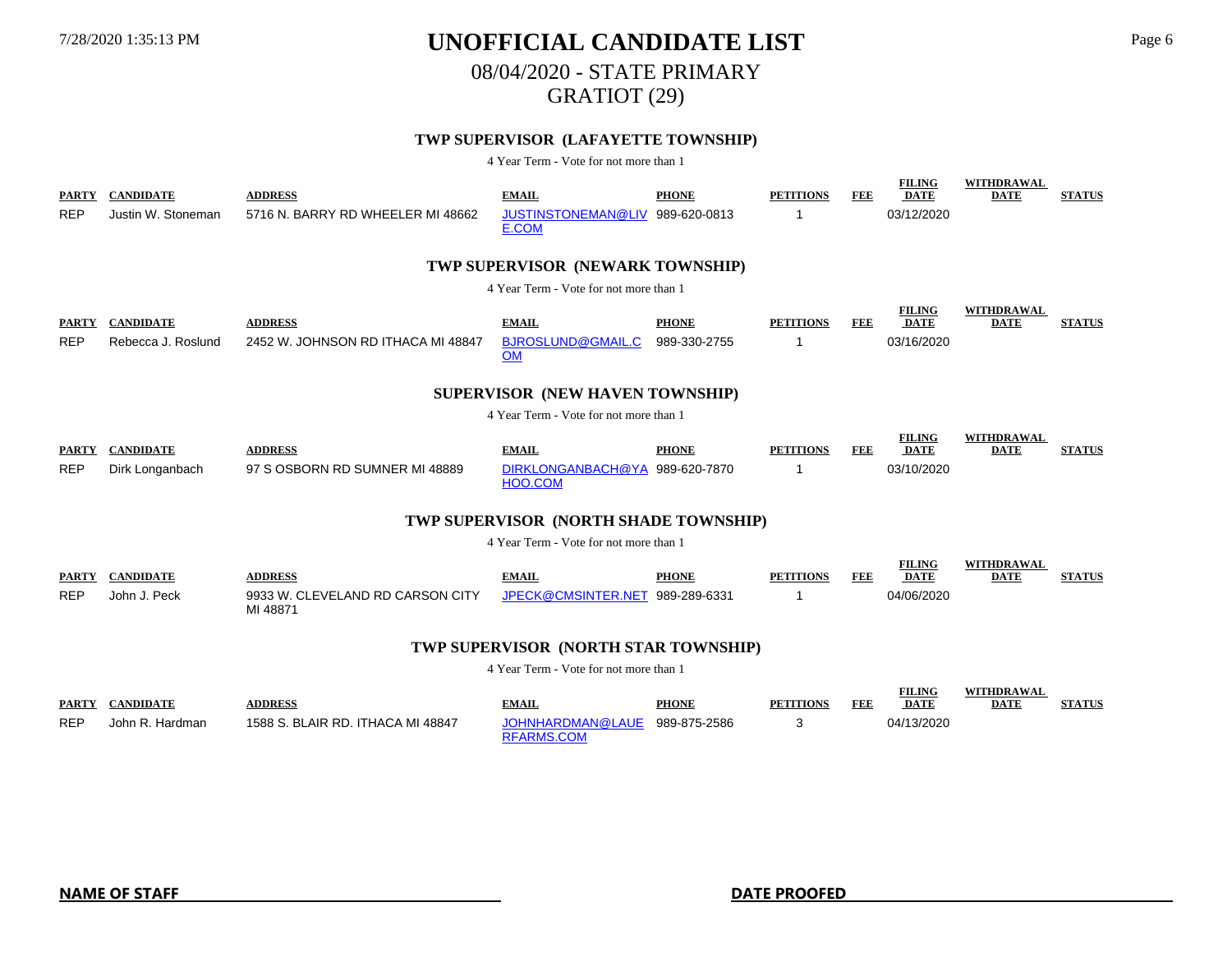### 7/28/2020 1:35:13 PM **UNOFFICIAL CANDIDATE LIST** Page 7 08/04/2020 - STATE PRIMARY

# GRATIOT (29)

### **SUPERVISOR (PINE RIVER TOWNSHIP)**

4 Year Term - Vote for not more than 1

| <b>PARTY</b><br><b>REP</b> | <b>CANDIDATE</b><br>Kevin D. Beeson      | <b>ADDRESS</b><br>160 FOX PLACE ST LOUIS MI 48880         | <b>EMAIL</b><br>KDBEESON@CHARTER<br><b>MI.NET</b>                | <b>PHONE</b><br>989-681-4034 | <b>PETITIONS</b><br>-1 | <b>FEE</b> | <b>FILING</b><br><b>DATE</b><br>02/21/2020 | WITHDRAWAL<br><b>DATE</b>        | <b>STATUS</b> |
|----------------------------|------------------------------------------|-----------------------------------------------------------|------------------------------------------------------------------|------------------------------|------------------------|------------|--------------------------------------------|----------------------------------|---------------|
|                            |                                          |                                                           | <b>TWP SUPERVISOR (SEVILLE TOWNSHIP)</b>                         |                              |                        |            |                                            |                                  |               |
|                            |                                          |                                                           | 4 Year Term - Vote for not more than 1                           |                              |                        |            |                                            |                                  |               |
| <b>PARTY</b><br><b>REP</b> | <b>CANDIDATE</b><br><b>Tish Mallory</b>  | <b>ADDRESS</b><br>6795 W. MADISON RD ALMA MI 48801        | <b>EMAIL</b><br>TISH.W.MALLORY@GMA 989-763-0501<br>IL.COM        | <b>PHONE</b>                 | <b>PETITIONS</b><br>-1 | FEE        | <b>FILING</b><br><b>DATE</b><br>04/14/2020 | <b>WITHDRAWAL</b><br><b>DATE</b> | <b>STATUS</b> |
|                            |                                          |                                                           | <b>SUPERVISOR (SUMNER TOWNSHIP)</b>                              |                              |                        |            |                                            |                                  |               |
|                            |                                          |                                                           | 4 Year Term - Vote for not more than 1                           |                              |                        |            |                                            |                                  |               |
| <b>PARTY</b><br><b>REP</b> | <b>CANDIDATE</b><br>Ronald Hunt Jr.      | <b>ADDRESS</b><br>3378 N. FERRIS RD SUMNER MI 48887       | <b>EMAIL</b><br>RONHUNT722@GMAIL.C 989-576-0914<br><b>OM</b>     | <b>PHONE</b>                 | <b>PETITIONS</b><br>-1 | FEE        | <b>FILING</b><br><b>DATE</b><br>04/06/2020 | <b>WITHDRAWAL</b><br><b>DATE</b> | <b>STATUS</b> |
|                            |                                          |                                                           | TWP SUPERVISOR (WASHINGTON TOWNSHIP)                             |                              |                        |            |                                            |                                  |               |
|                            |                                          |                                                           | 4 Year Term - Vote for not more than 1                           |                              |                        |            |                                            |                                  |               |
| <b>PARTY</b><br><b>REP</b> | <b>CANDIDATE</b><br><b>Howard Whaley</b> | <b>ADDRESS</b><br>6094 E. CLEVELAND RD ASHLEY MI<br>48806 | <b>EMAIL</b><br>HOWARDWHALEY65@G 989-338-8455<br><b>MAIL.COM</b> | <b>PHONE</b>                 | <b>PETITIONS</b><br>-1 | FEE        | <b>FILING</b><br><b>DATE</b><br>03/19/2020 | <b>WITHDRAWAL</b><br><b>DATE</b> | <b>STATUS</b> |
|                            |                                          |                                                           | <b>SUPERVISOR (WHEELER TOWNSHIP)</b>                             |                              |                        |            |                                            |                                  |               |
|                            |                                          |                                                           | 4 Year Term - Vote for not more than 1                           |                              |                        |            |                                            |                                  |               |
| <b>PARTY</b><br><b>REP</b> | <b>CANDIDATE</b><br>Jerome N. Rohde      | <b>ADDRESS</b><br>7510 N. COUNTYLINE RD.                  | <b>EMAIL</b><br>JERRY@WHEELERTOW 989-842-5560                    | <b>PHONE</b>                 | <b>PETITIONS</b><br>3  | FEE        | <b>FILING</b><br><b>DATE</b><br>04/13/2020 | WITHDRAWAL<br><b>DATE</b>        | <b>STATUS</b> |

NSHIP.COM

BRECKENRIDGE MI 48615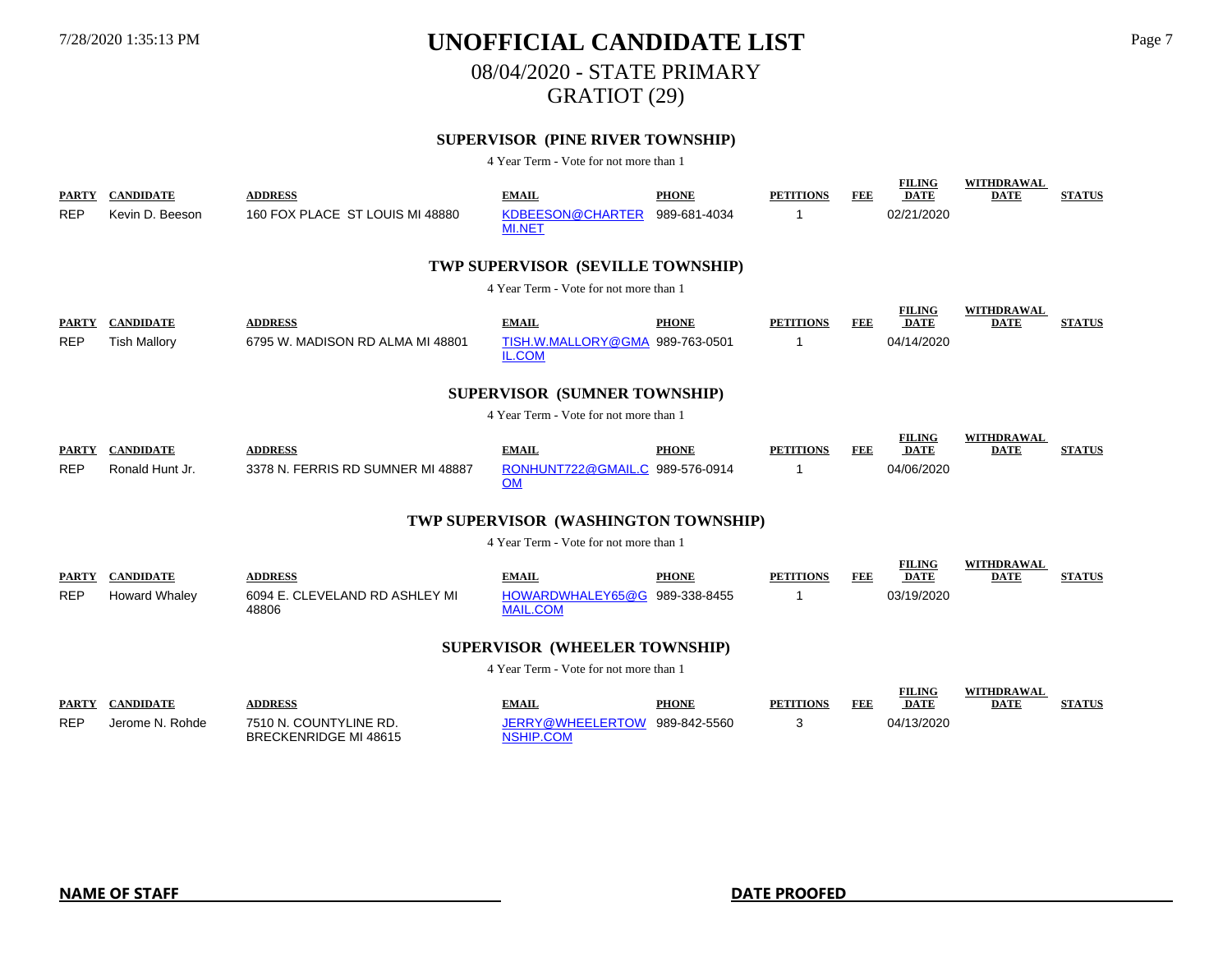# 7/28/2020 1:35:13 PM **UNOFFICIAL CANDIDATE LIST** Page 8 08/04/2020 - STATE PRIMARY

GRATIOT (29)

### **CLERK (ARCADA TOWNSHIP)**

4 Year Term - Vote for not more than 1

| <b>REP</b>                 | <b>PARTY CANDIDATE</b><br>Laureen Baxter   | <b>ADDRESS</b><br>1798 N. ELY HWY ALMA MI 48801            | <b>EMAIL</b><br>LKBAXTER14@YAHOO.<br><b>COM</b>                 | <b>PHONE</b><br>989-620-6272 | <b>PETITIONS</b><br>1 | FEE        | <b>FILING</b><br><b>DATE</b><br>03/13/2020 | <b>WITHDRAWAL</b><br><b>DATE</b> | <b>STATUS</b> |  |
|----------------------------|--------------------------------------------|------------------------------------------------------------|-----------------------------------------------------------------|------------------------------|-----------------------|------------|--------------------------------------------|----------------------------------|---------------|--|
|                            |                                            |                                                            | <b>CLERK (BETHANY TOWNSHIP)</b>                                 |                              |                       |            |                                            |                                  |               |  |
|                            |                                            |                                                            | 4 Year Term - Vote for not more than 1                          |                              |                       |            |                                            |                                  |               |  |
| <b>PARTY</b><br><b>REP</b> | <b>CANDIDATE</b><br><b>Tracy Howd</b>      | <b>ADDRESS</b><br>10239 DEAN RD. ST LOUIS MI 48880         | <b>EMAIL</b><br>THOWD74@GMAIL.COM 989-620-5842                  | <b>PHONE</b>                 | <b>PETITIONS</b><br>1 | FEE        | <b>FILING</b><br><b>DATE</b><br>04/20/2020 | <b>WITHDRAWAL</b><br><b>DATE</b> | <b>STATUS</b> |  |
|                            |                                            |                                                            | <b>CLERK (ELBA TOWNSHIP)</b>                                    |                              |                       |            |                                            |                                  |               |  |
|                            |                                            |                                                            | 4 Year Term - Vote for not more than 1                          |                              |                       |            |                                            |                                  |               |  |
| <b>PARTY</b><br><b>REP</b> | <b>CANDIDATE</b><br>Madalin C. Morris      | <b>ADDRESS</b><br>102 S QUARTERLINE ST ASHLEY MI<br>48806  | <b>EMAIL</b><br>MORRIS@BEARNET.NE<br>I                          | <b>PHONE</b><br>989-847-2097 | <b>PETITIONS</b><br>1 | <b>FEE</b> | <b>FILING</b><br><b>DATE</b><br>02/11/2020 | <b>WITHDRAWAL</b><br><b>DATE</b> | <b>STATUS</b> |  |
|                            |                                            |                                                            | <b>CLERK (EMERSON TOWNSHIP)</b>                                 |                              |                       |            |                                            |                                  |               |  |
|                            |                                            |                                                            | 4 Year Term - Vote for not more than 1                          |                              |                       |            |                                            |                                  |               |  |
| <b>PARTY</b><br><b>REP</b> | <b>CANDIDATE</b><br>Jodie Reeves           | <b>ADDRESS</b><br>1103 N. BALDWIN RD. ITHACA MI 48847      | <b>EMAIL</b><br>CLERK@EMERSONTWP. 989-875-5041<br><b>COM</b>    | <b>PHONE</b>                 | <b>PETITIONS</b><br>1 | FEE        | <b>FILING</b><br><b>DATE</b><br>04/20/2020 | WITHDRAWAL<br><b>DATE</b>        | <b>STATUS</b> |  |
|                            |                                            |                                                            | <b>CLERK (FULTON TOWNSHIP)</b>                                  |                              |                       |            |                                            |                                  |               |  |
|                            |                                            |                                                            | 4 Year Term - Vote for not more than 1                          |                              |                       |            |                                            |                                  |               |  |
| <b>REP</b>                 | PARTY CANDIDATE<br><b>Chad Marecek</b>     | <b>ADDRESS</b><br>221 EAST FULTON ST PERRINTON MI<br>48871 | <b>EMAIL</b><br>CHADCLERK@FULTONT 989-533-1350<br><b>WP.COM</b> | <b>PHONE</b>                 | <b>PETITIONS</b><br>1 | FEE        | <b>FILING</b><br><b>DATE</b><br>04/20/2020 | <b>WITHDRAWAL</b><br><b>DATE</b> | <b>STATUS</b> |  |
|                            | <b>CLERK (HAMILTON TOWNSHIP)</b>           |                                                            |                                                                 |                              |                       |            |                                            |                                  |               |  |
|                            |                                            |                                                            | 4 Year Term - Vote for not more than 1                          |                              |                       |            |                                            |                                  |               |  |
|                            | PARTY CANDIDATE<br>No candidates on ballot | <b>ADDRESS</b>                                             | <b>EMAIL</b>                                                    | <b>PHONE</b>                 | <b>PETITIONS</b>      | <b>FEE</b> | <b>FILING</b><br><b>DATE</b>               | <b>WITHDRAWAL</b><br><b>DATE</b> | <b>STATUS</b> |  |

**NAME OF STAFF DATE PROOFED**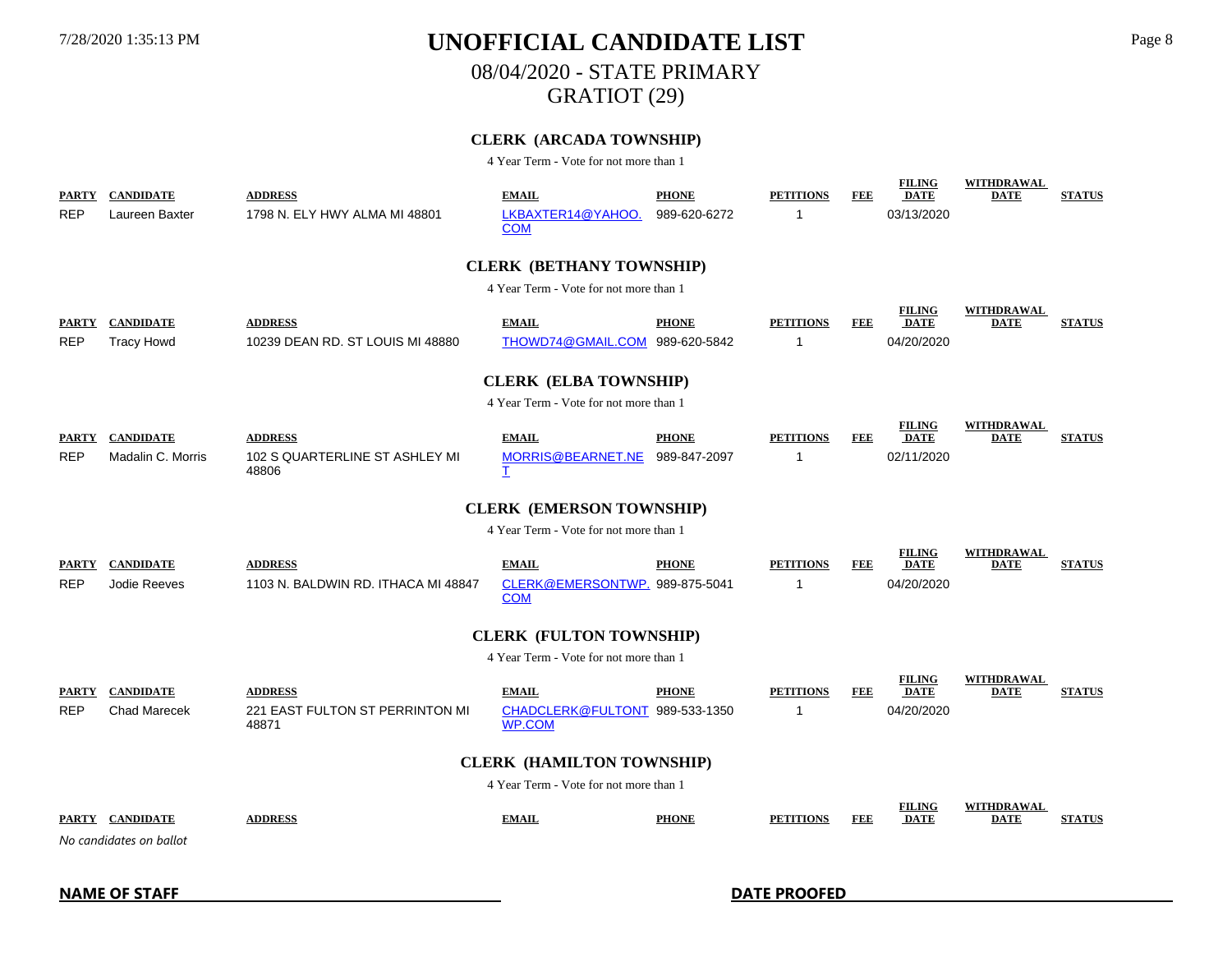# 08/04/2020 - STATE PRIMARY

GRATIOT (29)

### **CLERK (LAFAYETTE TOWNSHIP)**

| <b>PARTY</b><br><b>REP</b>             | <b>CANDIDATE</b><br>Corey Schaub         | <b>ADDRESS</b><br>4426 N. RANSOM RD BRECKENRIDGE MI<br>48615 | <b>EMAIL</b><br>CSCHAUB40@GMAIL.CO 989-620-4354<br><u>M</u>      | <b>PHONE</b>                 | <b>PETITIONS</b><br>-1 | FEE        | <b>FILING</b><br><b>DATE</b><br>03/13/2020 | WITHDRAWAL<br><b>DATE</b>        | <b>STATUS</b> |
|----------------------------------------|------------------------------------------|--------------------------------------------------------------|------------------------------------------------------------------|------------------------------|------------------------|------------|--------------------------------------------|----------------------------------|---------------|
|                                        |                                          |                                                              | TWP CLERK (NEWARK TOWNSHIP)                                      |                              |                        |            |                                            |                                  |               |
|                                        |                                          |                                                              | 4 Year Term - Vote for not more than 1                           |                              |                        |            |                                            |                                  |               |
| <b>PARTY</b><br><b>DEM</b>             | <b>CANDIDATE</b><br><b>Tamey Skinner</b> | <b>ADDRESS</b><br>3239 S. BEGOLE RD. ITHACA MI 48847         | <b>EMAIL</b><br>TAMEYSKINNER@HOTM 989-620-6493<br><b>AIL.COM</b> | <b>PHONE</b>                 | <b>PETITIONS</b><br>-1 | FEE        | <b>FILING</b><br><b>DATE</b><br>03/16/2020 | <b>WITHDRAWAL</b><br><b>DATE</b> | <b>STATUS</b> |
|                                        |                                          |                                                              | <b>CLERK (NEW HAVEN TOWNSHIP)</b>                                |                              |                        |            |                                            |                                  |               |
| 4 Year Term - Vote for not more than 1 |                                          |                                                              |                                                                  |                              |                        |            |                                            |                                  |               |
| <b>PARTY</b><br><b>DEM</b>             | <b>CANDIDATE</b><br>Candy Lynn Smith     | <b>ADDRESS</b><br>3080 S. FERRIS RD. SUMNER MI 48889         | <b>EMAIL</b><br>BCSMITH@CMSINTER.N 989-584-3707<br>EI            | <b>PHONE</b>                 | <b>PETITIONS</b><br>-1 | <b>FEE</b> | <b>FILING</b><br><b>DATE</b><br>03/09/2020 | <b>WITHDRAWAL</b><br><b>DATE</b> | <b>STATUS</b> |
|                                        |                                          |                                                              | TWP CLERK (NORTH SHADE TOWNSHIP)                                 |                              |                        |            |                                            |                                  |               |
|                                        |                                          |                                                              | 4 Year Term - Vote for not more than 1                           |                              |                        |            |                                            |                                  |               |
| <b>PARTY</b><br><b>REP</b>             | <b>CANDIDATE</b><br>Kathy Keiffer        | <b>ADDRESS</b><br>11666 CLEVELAND RD CARSON CITY MI<br>48871 | <b>EMAIL</b><br>KATHYKEIFFER1@GMAI 989-584-6000<br><b>L.COM</b>  | <b>PHONE</b>                 | <b>PETITIONS</b>       | <b>FEE</b> | <b>FILING</b><br><b>DATE</b><br>04/06/2020 | <b>WITHDRAWAL</b><br><b>DATE</b> | <b>STATUS</b> |
|                                        |                                          |                                                              | <b>CLERK (NORTH STAR TOWNSHIP)</b>                               |                              |                        |            |                                            |                                  |               |
|                                        |                                          |                                                              | 4 Year Term - Vote for not more than 1                           |                              |                        |            |                                            |                                  |               |
| <b>PARTY</b><br><b>REP</b>             | <b>CANDIDATE</b><br><b>Heidi Drowley</b> | <b>ADDRESS</b><br>3064 S CRAPO RD ITHACA MI 48847            | <b>EMAIL</b><br>HDROWLEY@ECMSINT<br><b>ER.NET</b>                | <b>PHONE</b><br>989-875-3352 | <b>PETITIONS</b><br>-1 | <b>FEE</b> | <b>FILING</b><br><b>DATE</b><br>03/09/2020 | <b>WITHDRAWAL</b><br><b>DATE</b> | <b>STATUS</b> |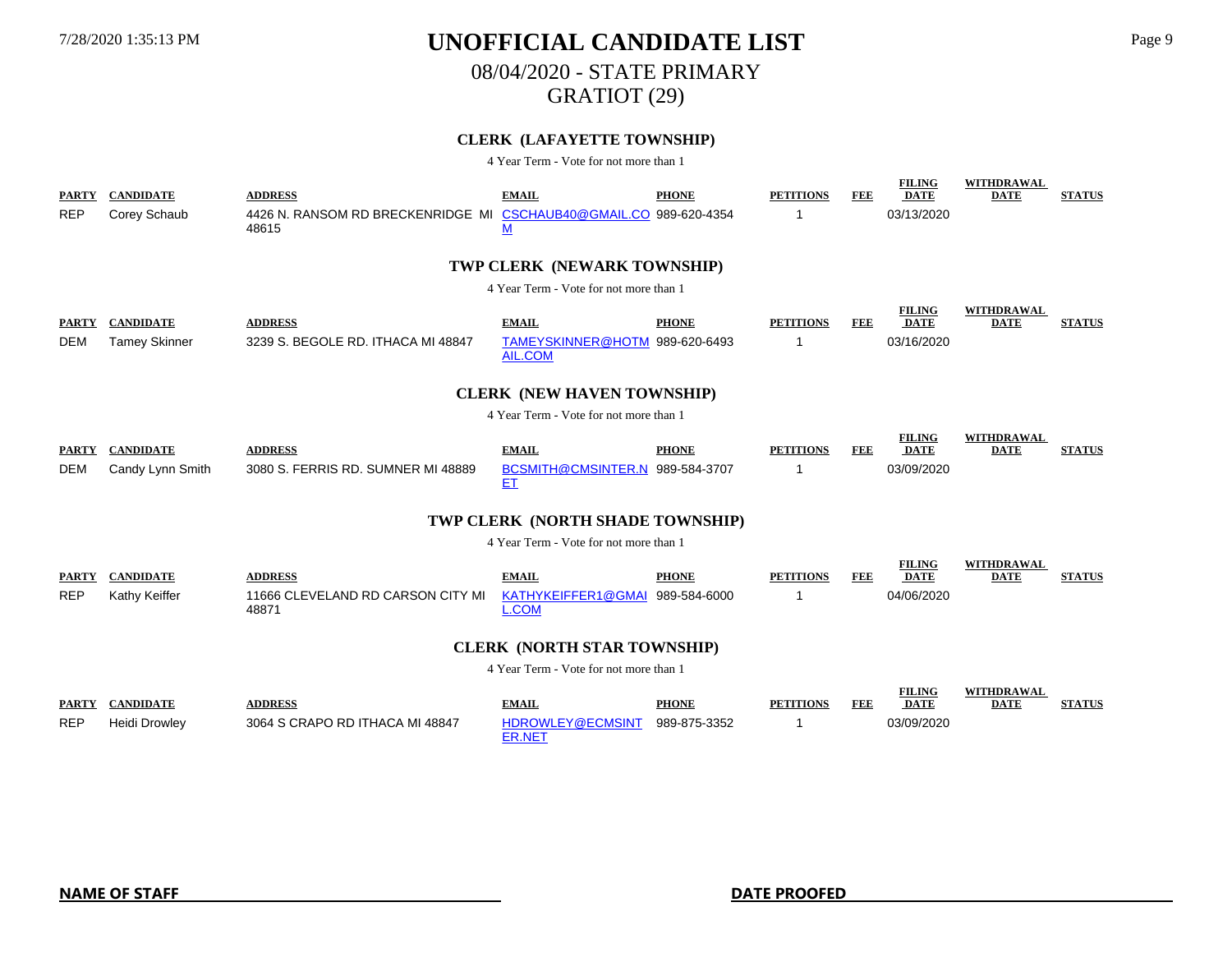08/04/2020 - STATE PRIMARY

GRATIOT (29)

### **CLERK (PINE RIVER TOWNSHIP)**

| <b>PARTY</b>        | <b>CANDIDATE</b>                       | <b>ADDRESS</b>                                                    | <b>EMAIL</b>                                  | <b>PHONE</b>                 | <b>PETITIONS</b>      | <b>FEE</b> | <b>FILING</b><br><b>DATE</b>               | <b>WITHDRAWAL</b><br><b>DATE</b> | <b>STATUS</b> |
|---------------------|----------------------------------------|-------------------------------------------------------------------|-----------------------------------------------|------------------------------|-----------------------|------------|--------------------------------------------|----------------------------------|---------------|
| REP                 | Andi Whitmore                          | 7199 N. LUCE RD. ALMA MI 48801                                    | ANDIWHITMORE@GMAI<br>L.COM                    | 989-620-1952                 |                       |            | 02/21/2020                                 |                                  |               |
|                     |                                        |                                                                   | <b>CLERK (SEVILLE TOWNSHIP)</b>               |                              |                       |            |                                            |                                  |               |
|                     |                                        |                                                                   | 4 Year Term - Vote for not more than 1        |                              |                       |            |                                            |                                  |               |
| <b>PARTY</b><br>REP | <b>CANDIDATE</b><br>Terresa G. Frisbie | <b>ADDRESS</b><br>6381 MADISON RD ALMA MI 48801                   | <b>EMAIL</b><br><b>JOHNTERRESAFRISBIE</b>     | <b>PHONE</b><br>989-463-8769 | <b>PETITIONS</b><br>1 | FEE        | <b>FILING</b><br><b>DATE</b><br>04/14/2020 | <b>WITHDRAWAL</b><br><b>DATE</b> | <b>STATUS</b> |
|                     |                                        |                                                                   | @GMAIL.COM                                    |                              |                       |            |                                            |                                  |               |
|                     |                                        |                                                                   | <b>CLERK (SUMNER TOWNSHIP)</b>                |                              |                       |            |                                            |                                  |               |
|                     |                                        |                                                                   | 4 Year Term - Vote for not more than 1        |                              |                       |            |                                            |                                  |               |
| <b>PARTY</b>        | <b>CANDIDATE</b>                       | <b>ADDRESS</b>                                                    | <b>EMAIL</b>                                  | <b>PHONE</b>                 | <b>PETITIONS</b>      | <b>FEE</b> | <b>FILING</b><br><b>DATE</b>               | <b>WITHDRAWAL</b><br><b>DATE</b> | <b>STATUS</b> |
| <b>REP</b>          | Carlene McGill                         | 8644 W POLK RD SUMNER MI 48889                                    | <b>CMCGILL@FMDNETWO</b><br>RK.COM             | 989-463-4531                 | -1                    |            | 03/14/2020                                 |                                  |               |
|                     |                                        |                                                                   | <b>CLERK (WASHINGTON TOWNSHIP)</b>            |                              |                       |            |                                            |                                  |               |
|                     |                                        |                                                                   | 4 Year Term - Vote for not more than 1        |                              |                       |            |                                            |                                  |               |
| <b>PARTY</b>        | <b>CANDIDATE</b>                       | <b>ADDRESS</b>                                                    | <b>EMAIL</b>                                  | <b>PHONE</b>                 | <b>PETITIONS</b>      | <b>FEE</b> | <b>FILING</b><br><b>DATE</b>               | <b>WITHDRAWAL</b><br><b>DATE</b> | <b>STATUS</b> |
| REP                 | Laura Crocker                          | 7338 S. CRAPO RD ASHLEY MI 48806                                  |                                               | 989-620-1906                 | -1                    |            | 04/02/2020                                 |                                  |               |
|                     |                                        |                                                                   | <b>CLERK (WHEELER TOWNSHIP)</b>               |                              |                       |            |                                            |                                  |               |
|                     |                                        |                                                                   | 4 Year Term - Vote for not more than 1        |                              |                       |            |                                            |                                  |               |
| <b>PARTY</b>        | <b>CANDIDATE</b>                       | <b>ADDRESS</b>                                                    | <b>EMAIL</b>                                  | <b>PHONE</b>                 | <b>PETITIONS</b>      | FEE        | <b>FILING</b><br><b>DATE</b>               | <b>WITHDRAWAL</b><br><b>DATE</b> | <b>STATUS</b> |
| <b>REP</b>          | Kelly A. Bushre                        | 8265 E. MADISON RD WHEELER MI 48662 CLERK@WHEELERTOW 989-842-5052 | <b>NSHIP.COM</b>                              |                              | -1                    |            | 04/20/2020                                 |                                  |               |
|                     |                                        |                                                                   | TWP TREASURER (ARCADA TOWNSHIP)               |                              |                       |            |                                            |                                  |               |
|                     |                                        |                                                                   | 4 Year Term - Vote for not more than 1        |                              |                       |            |                                            |                                  |               |
| <b>PARTY</b>        | <b>CANDIDATE</b>                       | <b>ADDRESS</b>                                                    | <b>EMAIL</b>                                  | <b>PHONE</b>                 | <b>PETITIONS</b>      | <b>FEE</b> | <b>FILING</b><br><b>DATE</b>               | WITHDRAWAL<br><b>DATE</b>        | <b>STATUS</b> |
| REP                 | Mary L. Redman                         | 4880 W. TYLER RD ALMA MI 48801                                    | M.MREDMAN@HOTMAIL 989-640-4245<br><u>.COM</u> |                              | 1                     |            | 03/28/2020                                 |                                  |               |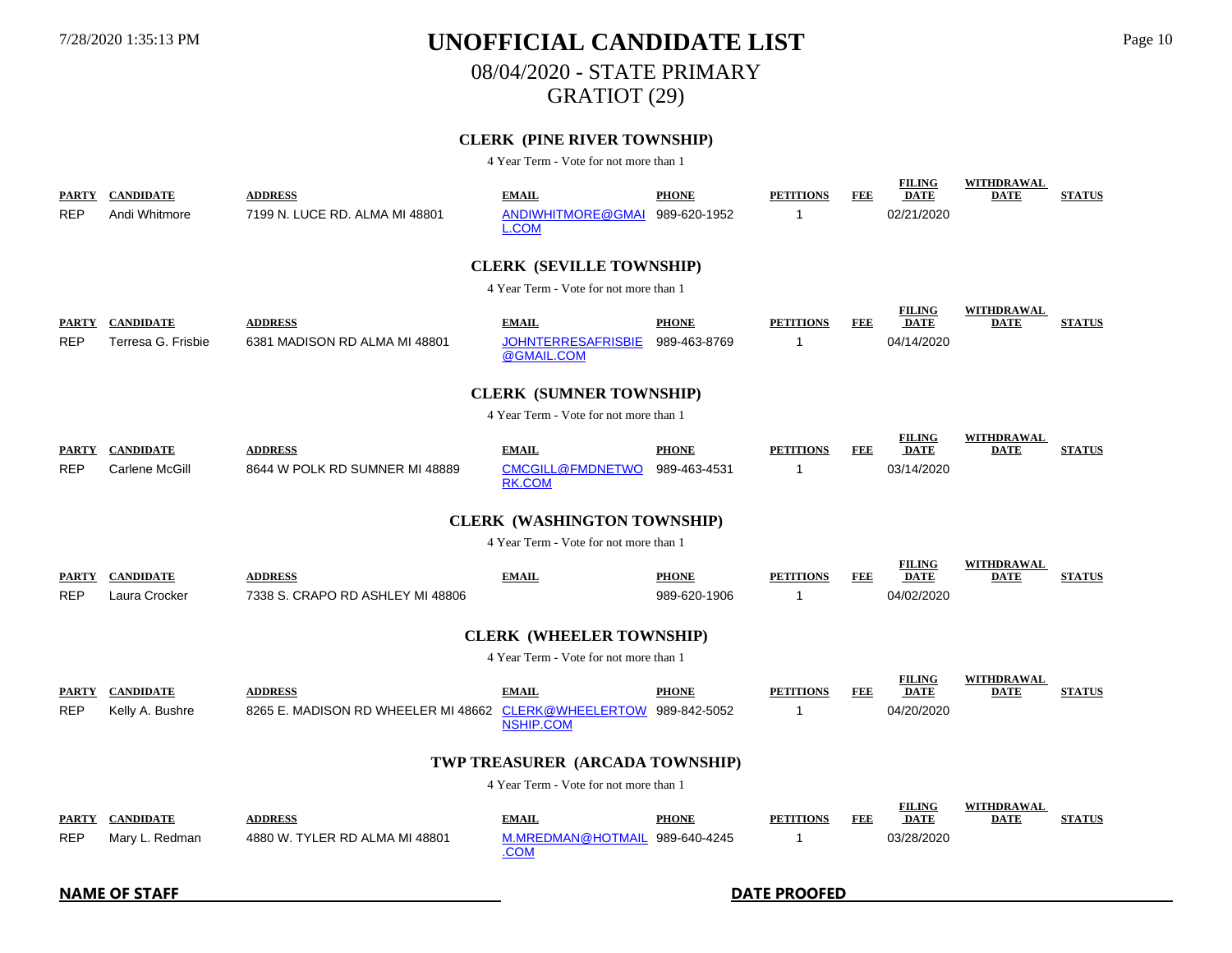08/04/2020 - STATE PRIMARY

GRATIOT (29)

### **TWP TREASURER (BETHANY TOWNSHIP)**

4 Year Term - Vote for not more than 1

| PARTY                                  | <b>CANDIDATE</b>        | <b>ADDRESS</b>                              | <b>EMAIL</b>                                   | <b>PHONE</b> | <b>PETITIONS</b> | FEE        | <b>FILING</b><br><b>DATE</b> | <b>WITHDRAWAL</b><br><b>DATE</b> | <b>STATUS</b> |
|----------------------------------------|-------------------------|---------------------------------------------|------------------------------------------------|--------------|------------------|------------|------------------------------|----------------------------------|---------------|
| <b>REP</b>                             | Darryl K. Fowler        | 2242 E MCGREGOR ST LOUIS MI 48880           | DFOWLER@TRI-<br>LAKESPC.COM                    | 989-681-5042 | -1               |            | 04/20/2020                   |                                  |               |
|                                        |                         |                                             | TWP TREASURER (ELBA TOWNSHIP)                  |              |                  |            |                              |                                  |               |
|                                        |                         |                                             | 4 Year Term - Vote for not more than 1         |              |                  |            |                              |                                  |               |
| <b>PARTY</b>                           | <b>CANDIDATE</b>        | <b>ADDRESS</b>                              | <b>EMAIL</b>                                   | <b>PHONE</b> | <b>PETITIONS</b> | FEE        | <b>FILING</b><br><b>DATE</b> | <b>WITHDRAWAL</b><br><b>DATE</b> | <b>STATUS</b> |
| <b>REP</b>                             | <b>Crystal Mitchell</b> | 10999 E. ROOSEVELT RD BANNISTER MI<br>48807 | KRISCROFT1949@GMAI<br>COM                      | 989-862-4617 | -1               |            | 04/08/2020                   |                                  |               |
| <b>REP</b>                             | <b>Kelly Strnad</b>     | 11579 E. ROOSEVELT RD BANNISTER MI<br>48807 | ELBA TREASURER@AO 989-847-2210<br><b>L.COM</b> |              | -1               |            | 02/27/2020                   |                                  |               |
|                                        |                         |                                             | <b>TREASURER (EMERSON TOWNSHIP)</b>            |              |                  |            |                              |                                  |               |
| 4 Year Term - Vote for not more than 1 |                         |                                             |                                                |              |                  |            |                              |                                  |               |
| <b>PARTY</b>                           | <b>CANDIDATE</b>        | <b>ADDRESS</b>                              | <b>EMAIL</b>                                   | <b>PHONE</b> | <b>PETITIONS</b> | FEE        | <b>FILING</b><br><b>DATE</b> | <b>WITHDRAWAL</b><br>DATE        | <b>STATUS</b> |
| <b>REP</b>                             | Lori Kindel             | 5676 E ST. CHARLES RD ITHACA MI<br>48847    | TREASURER@EMERSO<br>NTWP.COM                   | 989-506-1758 | -1               |            | 04/20/2020                   |                                  |               |
|                                        |                         |                                             | TWP TREASURER (FULTON TOWNSHIP)                |              |                  |            |                              |                                  |               |
|                                        |                         |                                             | 4 Year Term - Vote for not more than 1         |              |                  |            |                              |                                  |               |
| <b>PARTY</b>                           | <b>CANDIDATE</b>        | <b>ADDRESS</b>                              | <b>EMAIL</b>                                   | <b>PHONE</b> | <b>PETITIONS</b> | <b>FEE</b> | <b>FILING</b><br><b>DATE</b> | <b>WITHDRAWAL</b><br><b>DATE</b> | <b>STATUS</b> |
| <b>DEM</b>                             | Julie Henry             | 10635 S. BEGOLE RD PERRINTON MI<br>48871    | <b>JUEYLYNN@GMAIL.CO</b><br><u>M</u>           | 989-415-4995 | -1               |            | 04/17/2020                   |                                  |               |
| <b>REP</b>                             | Melissa Zemla           | 4300 GOLD DUST PERRINTON MI 48871           |                                                | 989-506-5741 | $\mathbf 1$      |            | 04/17/2020                   |                                  |               |
|                                        |                         |                                             | TWP TREASURER (HAMILTON TOWNSHIP)              |              |                  |            |                              |                                  |               |
|                                        |                         |                                             | 4 Year Term - Vote for not more than 1         |              |                  |            |                              |                                  |               |
|                                        | PARTY CANDIDATE         | <b>ADDRESS</b>                              | <b>EMAIL</b>                                   | <b>PHONE</b> | <b>PETITIONS</b> | <b>FEE</b> | <b>FILING</b><br><b>DATE</b> | <b>WITHDRAWAL</b><br><b>DATE</b> | <b>STATUS</b> |

*No candidates on ballot*

**NAME OF STAFF DATE PROOFED**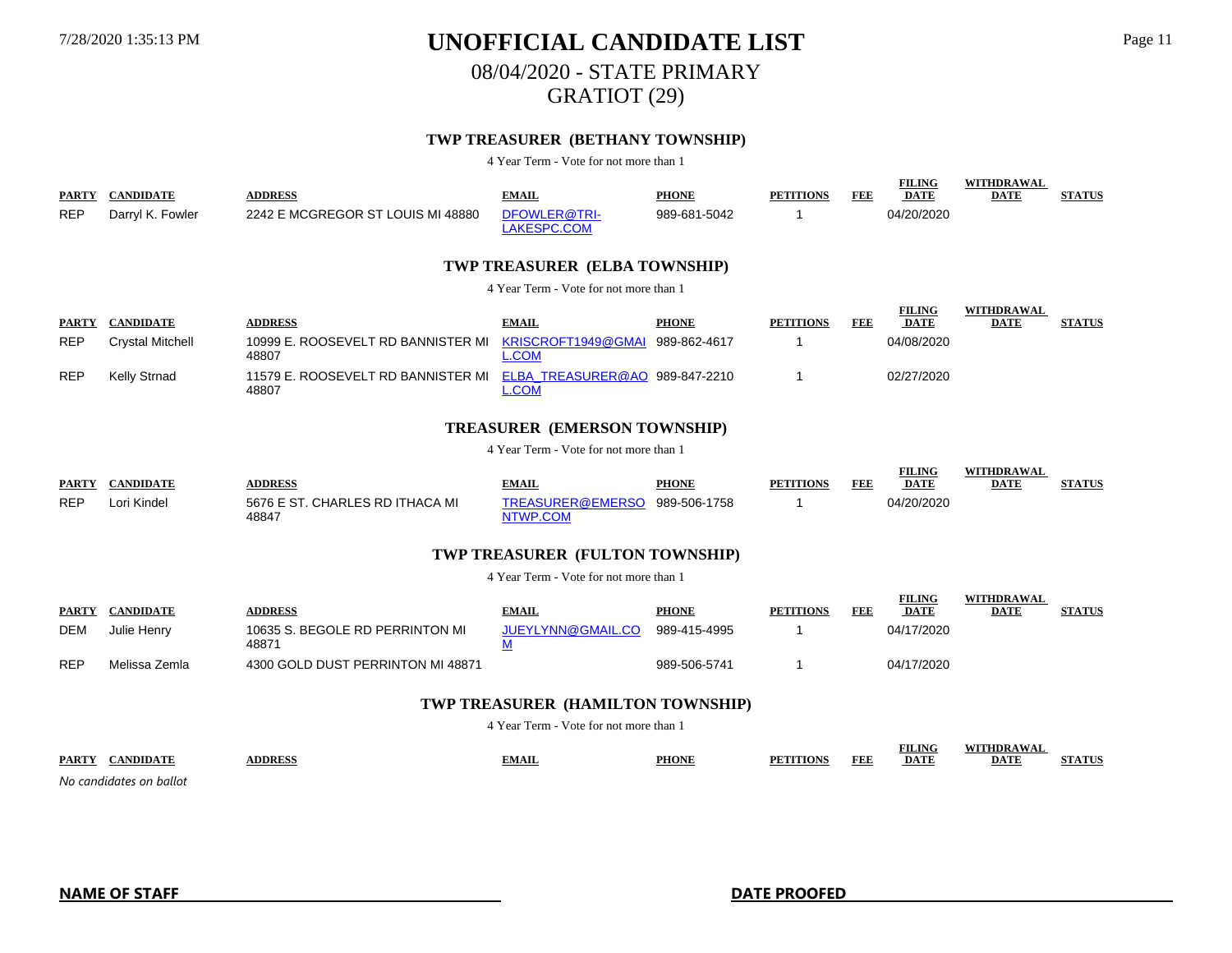# 08/04/2020 - STATE PRIMARY

GRATIOT (29)

### **TREASURER (LAFAYETTE TOWNSHIP)**

|                            | PARTY CANDIDATE                            | <b>ADDRESS</b>                                          | <b>EMAIL</b>                                    | <b>PHONE</b>                 | <b>PETITIONS</b>      | <b>FEE</b> | <b>FILING</b><br><b>DATE</b>               | <b>WITHDRAWAL</b><br><b>DATE</b> | <b>STATUS</b> |
|----------------------------|--------------------------------------------|---------------------------------------------------------|-------------------------------------------------|------------------------------|-----------------------|------------|--------------------------------------------|----------------------------------|---------------|
| <b>REP</b>                 | Bonnie Aldrich                             | 11410 TYLER RD MERRILL MI 48637                         | BONNIELALDRICH@YAH 989-330-7110<br>OO.COM       |                              | 1                     |            | 03/12/2020                                 |                                  |               |
|                            |                                            |                                                         | <b>TREASURER (NEWARK TOWNSHIP)</b>              |                              |                       |            |                                            |                                  |               |
|                            |                                            |                                                         | 4 Year Term - Vote for not more than 1          |                              |                       |            |                                            |                                  |               |
| <b>PARTY</b><br><b>REP</b> | <b>CANDIDATE</b><br><b>Tessa Sue Zuker</b> | <b>ADDRESS</b><br>TESSA ZUKER ITHACA MI 48847           | <b>EMAIL</b><br>NTT@CMSINTER.NET                | <b>PHONE</b><br>989-875-2130 | <b>PETITIONS</b><br>1 | <b>FEE</b> | <b>FILING</b><br><b>DATE</b><br>03/16/2020 | <b>WITHDRAWAL</b><br><b>DATE</b> | <b>STATUS</b> |
|                            |                                            |                                                         |                                                 |                              |                       |            |                                            |                                  |               |
|                            |                                            |                                                         | <b>TREASURER (NEW HAVEN TOWNSHIP)</b>           |                              |                       |            |                                            |                                  |               |
|                            |                                            |                                                         | 4 Year Term - Vote for not more than 1          |                              |                       |            |                                            |                                  |               |
| <b>PARTY</b>               | <b>CANDIDATE</b>                           | <b>ADDRESS</b>                                          | <b>EMAIL</b>                                    | <b>PHONE</b>                 | <b>PETITIONS</b>      | FEE        | <b>FILING</b><br><b>DATE</b>               | <b>WITHDRAWAL</b><br><b>DATE</b> | <b>STATUS</b> |
| <b>REP</b>                 | Kathy J. Doran                             | 5961 W WASHINGTON RD ITHACA MI<br>48847                 | DORANKJ61@GMAIL.CO 989-875-4680<br>M            |                              | 1                     |            | 03/10/2020                                 |                                  |               |
|                            |                                            |                                                         | <b>TREASURER (NORTH SHADE TOWNSHIP)</b>         |                              |                       |            |                                            |                                  |               |
|                            |                                            |                                                         | 4 Year Term - Vote for not more than 1          |                              |                       |            |                                            |                                  |               |
| <b>REP</b>                 | PARTY CANDIDATE<br><b>Scott Friesen</b>    | <b>ADDRESS</b><br>10850 S. BLISS RD. PERRINTON MI 48871 | <b>EMAIL</b><br>SWFRIESEN@GMAIL.CO 989-289-6331 | <b>PHONE</b>                 | <b>PETITIONS</b><br>1 | FEE        | <b>FILING</b><br><b>DATE</b><br>04/06/2020 | WITHDRAWAL<br><b>DATE</b>        | <b>STATUS</b> |
|                            |                                            |                                                         | М                                               |                              |                       |            |                                            |                                  |               |
|                            |                                            |                                                         | TWP TREASURER (NORTH STAR TOWNSHIP)             |                              |                       |            |                                            |                                  |               |
|                            |                                            |                                                         | 4 Year Term - Vote for not more than 1          |                              |                       |            |                                            |                                  |               |
|                            | PARTY CANDIDATE                            | <b>ADDRESS</b>                                          | <b>EMAIL</b>                                    | <b>PHONE</b>                 | <b>PETITIONS</b>      | FEE        | <b>FILING</b><br><b>DATE</b>               | <b>WITHDRAWAL</b><br><b>DATE</b> | <b>STATUS</b> |
|                            | No candidates on ballot                    |                                                         |                                                 |                              |                       |            |                                            |                                  |               |
|                            | <b>TREASURER (PINE RIVER TOWNSHIP)</b>     |                                                         |                                                 |                              |                       |            |                                            |                                  |               |
|                            |                                            |                                                         | 4 Year Term - Vote for not more than 1          |                              |                       |            |                                            |                                  |               |
|                            | PARTY CANDIDATE                            | <b>ADDRESS</b>                                          | <b>EMAIL</b>                                    | <b>PHONE</b>                 | <b>PETITIONS</b>      | FEE        | <b>FILING</b><br><b>DATE</b>               | WITHDRAWAL<br><b>DATE</b>        | <b>STATUS</b> |
| <b>REP</b>                 | Todd J. Moeggenborg                        | 5046 W. LINCOLN RD. ALMA MI 48801                       | TMOEGGENBORG@GM<br>AIL.COM                      | 989-331-4364                 | 1                     |            | 02/21/2020                                 |                                  |               |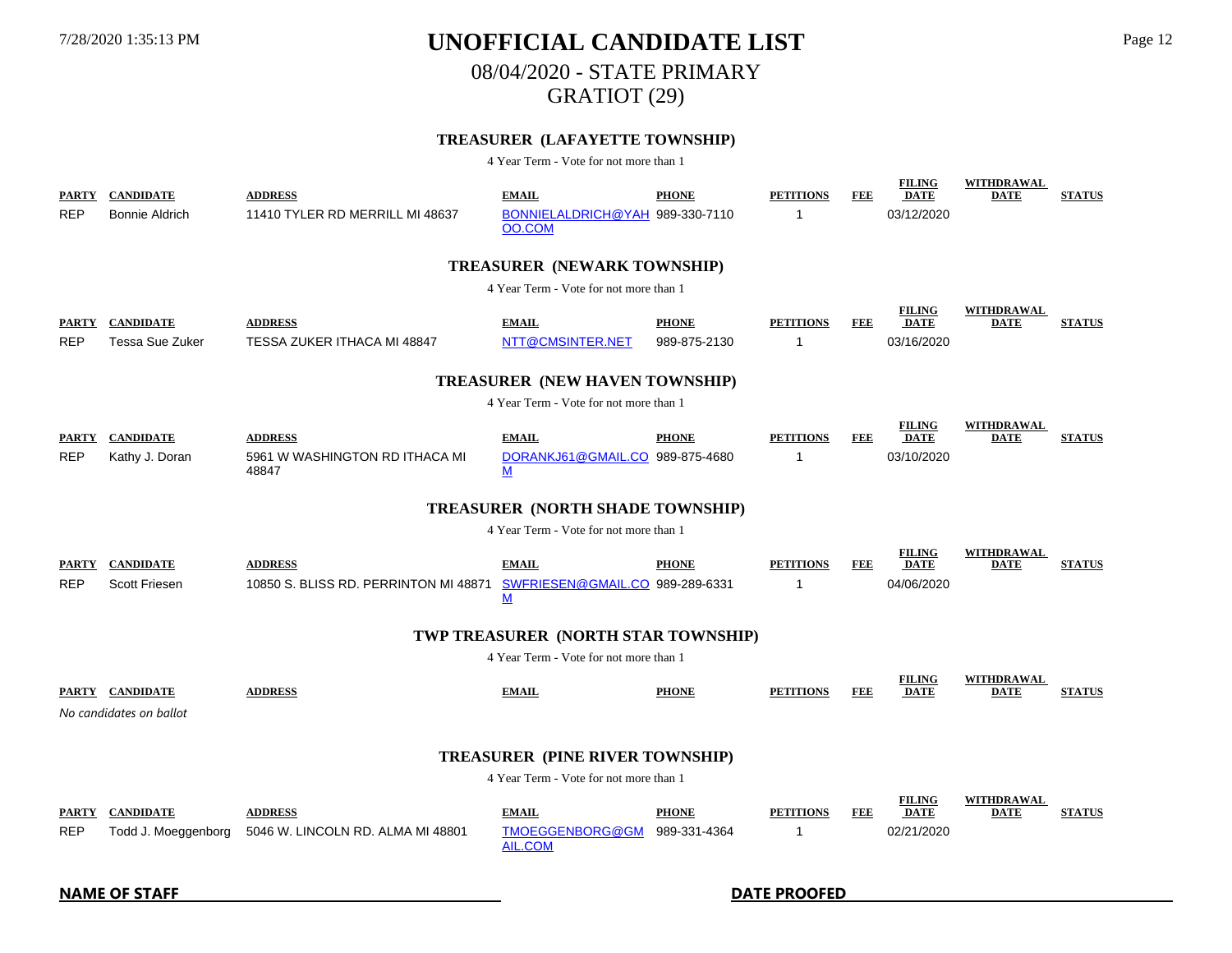08/04/2020 - STATE PRIMARY

GRATIOT (29)

### **TREASURER (SEVILLE TOWNSHIP)**

| <b>REP</b>                 | PARTY CANDIDATE<br>Ashlee Gibson-Smith | <b>ADDRESS</b><br>9865 BLISS RD ELWELL MI 48832 | <b>EMAIL</b><br>ASHLEEGIBSON123@G<br><b>MAIL.COM</b> | <b>PHONE</b><br>989-488-7047 | <b>PETITIONS</b><br>1 | FEE        | <b>FILING</b><br><b>DATE</b><br>04/14/2020 | <b>WITHDRAWAL</b><br><b>DATE</b> | <b>STATUS</b> |
|----------------------------|----------------------------------------|-------------------------------------------------|------------------------------------------------------|------------------------------|-----------------------|------------|--------------------------------------------|----------------------------------|---------------|
|                            |                                        |                                                 | TWP TREASURER (SUMNER TOWNSHIP)                      |                              |                       |            |                                            |                                  |               |
|                            |                                        |                                                 | 4 Year Term - Vote for not more than 1               |                              |                       |            |                                            |                                  |               |
| <b>PARTY</b>               | <b>CANDIDATE</b>                       | <b>ADDRESS</b>                                  | <b>EMAIL</b>                                         | <b>PHONE</b>                 | <b>PETITIONS</b>      | FEE        | <b>FILING</b><br><b>DATE</b>               | WITHDRAWAL<br><b>DATE</b>        | <b>STATUS</b> |
| <b>REP</b>                 | Angela Martin                          | 10756 W ST CHARLES RD SUMNER MI<br>48889        | WILSONSGROCERYSUM 989-833-7292<br>NER@GMAIL.COM      |                              | 1                     |            | 03/18/2020                                 |                                  |               |
|                            |                                        |                                                 | TWP TREASURER (WASHINGTON TOWNSHIP)                  |                              |                       |            |                                            |                                  |               |
|                            |                                        |                                                 | 4 Year Term - Vote for not more than 1               |                              |                       |            |                                            |                                  |               |
| <b>PARTY</b>               | <b>CANDIDATE</b>                       | <b>ADDRESS</b>                                  | <b>EMAIL</b>                                         | <b>PHONE</b>                 | <b>PETITIONS</b>      | <b>FEE</b> | <b>FILING</b><br><b>DATE</b>               | <b>WITHDRAWAL</b><br><b>DATE</b> | <b>STATUS</b> |
| <b>REP</b>                 | Kevin Whaley                           | 4606 E. CLEVELAND RD ASHLEY MI<br>48806         | WHALEYKD72@GMAIL.C 989-838-2579<br><b>OM</b>         |                              | 1                     |            | 04/16/2020                                 |                                  |               |
|                            |                                        |                                                 | TWP TREASURER (WHEELER TOWNSHIP)                     |                              |                       |            |                                            |                                  |               |
|                            |                                        |                                                 | 4 Year Term - Vote for not more than 1               |                              |                       |            |                                            |                                  |               |
|                            | PARTY CANDIDATE                        | <b>ADDRESS</b>                                  | <b>EMAIL</b>                                         | <b>PHONE</b>                 | <b>PETITIONS</b>      | <b>FEE</b> | <b>FILING</b><br><b>DATE</b>               | WITHDRAWAL<br><b>DATE</b>        | <b>STATUS</b> |
| <b>REP</b>                 | Marguerite A. Cooper                   | 9597 N. MASON RD. WHEELER MI 48662              | MAGSTER1365@YAHOO 989-289-9523<br>.COM               |                              | $\mathbf 1$           |            | 04/13/2020                                 |                                  |               |
|                            |                                        |                                                 | TRUSTEE (ARCADA TOWNSHIP)                            |                              |                       |            |                                            |                                  |               |
|                            |                                        |                                                 | 4 Year Term - Vote for not more than 2               |                              |                       |            |                                            |                                  |               |
|                            | <b>CANDIDATE</b>                       | <b>ADDRESS</b>                                  | <b>EMAIL</b>                                         | <b>PHONE</b>                 | <b>PETITIONS</b>      | <b>FEE</b> | <b>FILING</b><br><b>DATE</b>               | <b>WITHDRAWAL</b><br><b>DATE</b> | <b>STATUS</b> |
| <b>PARTY</b><br><b>REP</b> | Conrad S. Bovee                        | 55 N. LUCE RD ITHACA MI 48847                   | <b>CONRAD.BOVEE@GMAI</b><br><b>L.COM</b>             | 989-763-2998                 | 1                     |            | 03/31/2020                                 |                                  |               |
| REP                        | <b>Kurt Fellows</b>                    | 2580 N. WINANS RD. ALMA MI 48801                |                                                      | 989-463-6597                 | $\mathbf{1}$          |            | 02/25/2020                                 |                                  |               |
| <b>REP</b>                 | David Ringle                           | 2888 N. ELY HIGHWAY ALMA MI 48801               | RINGLE.DAVE@YAHOO.<br><b>COM</b>                     | 989-620-0254                 | $\mathbf 1$           |            | 03/18/2020                                 |                                  |               |
|                            |                                        |                                                 |                                                      |                              |                       |            |                                            |                                  |               |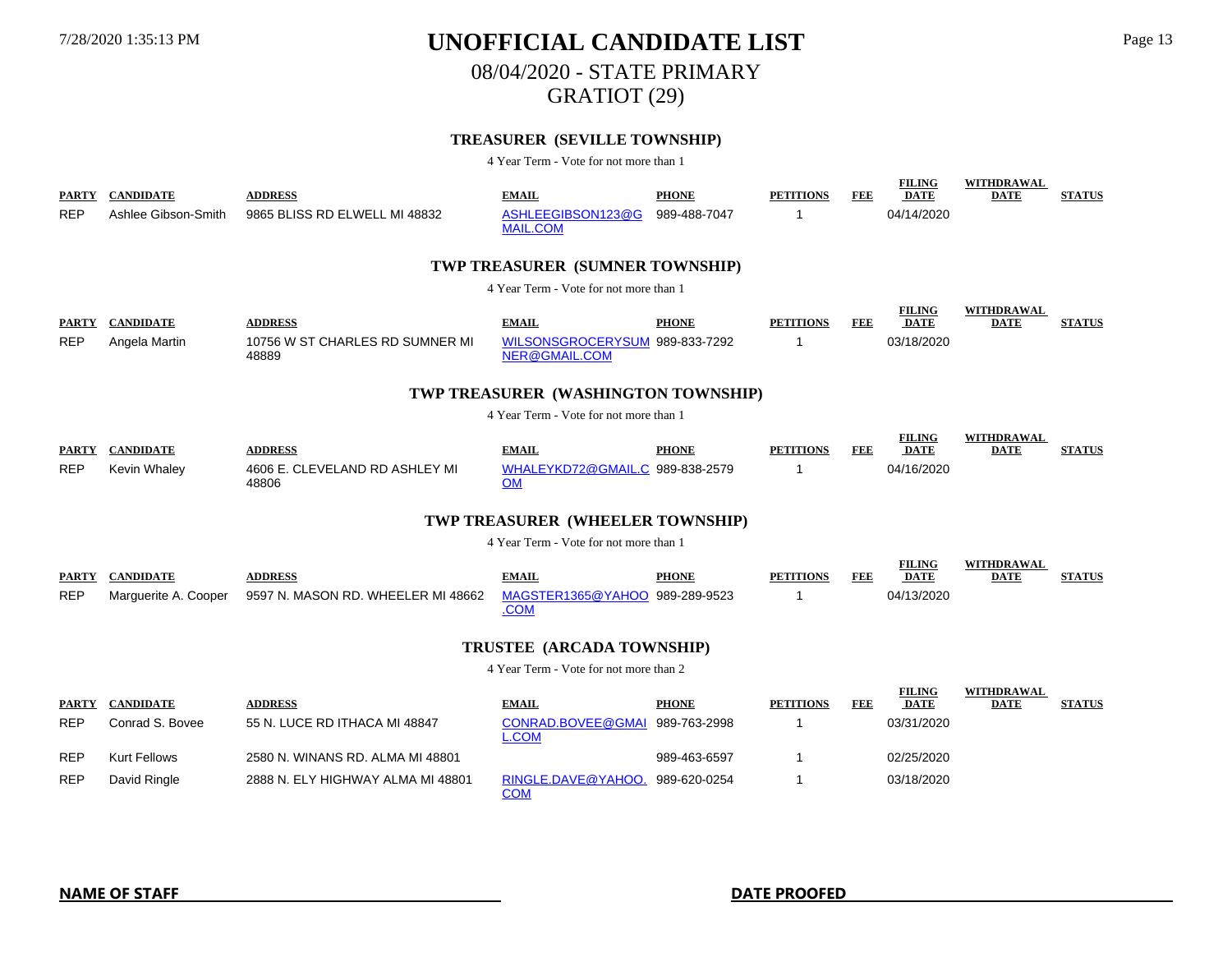### 7/28/2020 1:35:13 PM **UNOFFICIAL CANDIDATE LIST** Page 14 08/04/2020 - STATE PRIMARY GRATIOT (29)

### **TRUSTEE (BETHANY TOWNSHIP)**

4 Year Term - Vote for not more than 2

| <b>PARTY</b> | <b>CANDIDATE</b>    | <b>ADDRESS</b>                            | <b>EMAIL</b>                  | <b>PHONE</b> | <b>PETITIONS</b> | FEB | <b>FILING</b><br><b>DATE</b> | WITHDRAWAL<br><b>DATE</b> | <b>STATUS</b> |
|--------------|---------------------|-------------------------------------------|-------------------------------|--------------|------------------|-----|------------------------------|---------------------------|---------------|
| <b>REP</b>   | <b>Brian Devine</b> | 10862 DEAN RD ST LOUIS MI 48880           | BRIAN.DEVINE@SYNGE<br>NTA.COM | 989-388-2026 |                  |     | 04/20/2020                   |                           |               |
| <b>REP</b>   | Kent Humm           | 6345 N WISNER RD BRECKENRIDGE MI<br>48615 |                               | 989-842-3235 |                  |     | 04/20/2020                   |                           |               |
| <b>REP</b>   | Calvin Ray Morris   | 9752 N DEAN RD. ST LOUIS MI 48880         |                               | 989-681-3315 |                  |     | 04/20/2020                   |                           |               |

### **TRUSTEE (ELBA TOWNSHIP)**

4 Year Term - Vote for not more than 2

|              |                   |                                          |                    |              |                  |     | <b>FILING</b> | WITHDRAWAL  |               |
|--------------|-------------------|------------------------------------------|--------------------|--------------|------------------|-----|---------------|-------------|---------------|
| <b>PARTY</b> | <b>CANDIDATE</b>  | <b>ADDRESS</b>                           | <b>EMAIL</b>       | <b>PHONE</b> | <b>PETITIONS</b> | FEB | <b>DATE</b>   | <u>DATE</u> | <b>STATUS</b> |
| <b>DEM</b>   | Thomas J. Bradlev | 6845 E GRENLUND RD BANNISTER MI<br>48807 |                    | 989-862-5378 |                  |     | 03/10/2020    |             |               |
| <b>DEM</b>   | Connie S. Stehlik | 695 W WALLACE ST ASHLEY MI 48806         | CSTEHLIK@BEARNET.N | 989-620-5837 |                  |     | 01/15/2020    |             |               |

### **TRUSTEE (EMERSON TOWNSHIP)**

4 Year Term - Vote for not more than 2

|              |                  |                                                         |                              |              |                  |     | <b>FILING</b> | WITHDRAWAL  |               |
|--------------|------------------|---------------------------------------------------------|------------------------------|--------------|------------------|-----|---------------|-------------|---------------|
| <b>PARTY</b> | <b>CANDIDATE</b> | <b>ADDRESS</b>                                          | <b>EMAIL</b>                 | <b>PHONE</b> | <b>PETITIONS</b> | FEE | <b>DATE</b>   | <b>DATE</b> | <b>STATUS</b> |
| <b>REP</b>   | Marc Coon        | 3063 E ST CHARLES RD ITHACA MI 48847 MARC.COON69@GMAIL. | <b>COM</b>                   | 989-763-1346 |                  |     | 04/20/2020    |             |               |
| <b>REP</b>   | Michael Reeves   | 1103 N BALDWIN RD ITHACA MI 48847                       | WRESTLEUPNORTH@Y<br>AHOO.COM | 989-875-5041 |                  |     | 04/20/2020    |             |               |

#### **TRUSTEE (FULTON TOWNSHIP)**

| <b>PARTY</b> | <b>CANDIDATE</b>         | <b>ADDRESS</b>                                 | <b>EMAIL</b>                         | <b>PHONE</b> | <b>PETITIONS</b> | FEE | <b>FILING</b><br><b>DATE</b> | WITHDRAWAL<br><b>DATE</b> | <b>STATUS</b> |
|--------------|--------------------------|------------------------------------------------|--------------------------------------|--------------|------------------|-----|------------------------------|---------------------------|---------------|
| <b>DEM</b>   | Diane Conroy-Kellogg     | 10332 S BEGOLE RD PERRINTON MI<br>48871        |                                      | 989-838-2392 |                  |     | 04/17/2020                   |                           |               |
| <b>REP</b>   | <b>Robert Baxter</b>     | 4746 NORTHERN HEIGHTS DR<br>PERRINTON MI 48871 | BBTOPPERL@GMAIL.CO 517-281-3061      |              |                  |     | 04/20/2020                   |                           |               |
| <b>REP</b>   | <b>Katherine Bentley</b> | 7976 ELY HWY MIDDLETON MI 48856                | KATHY.BENTLEY@HOT<br><b>MAIL.COM</b> | 616-610-7021 |                  |     | 04/17/2020                   |                           |               |
| <b>REP</b>   | Bryon Duane Burgtorf     | 4628 NORTHERN HEIGHTS DR<br>PERRINTON MI 48871 | CHARLIESA2Z@YAHOO.<br><u>COM</u>     | 989-906-0049 |                  |     | 04/17/2020                   |                           |               |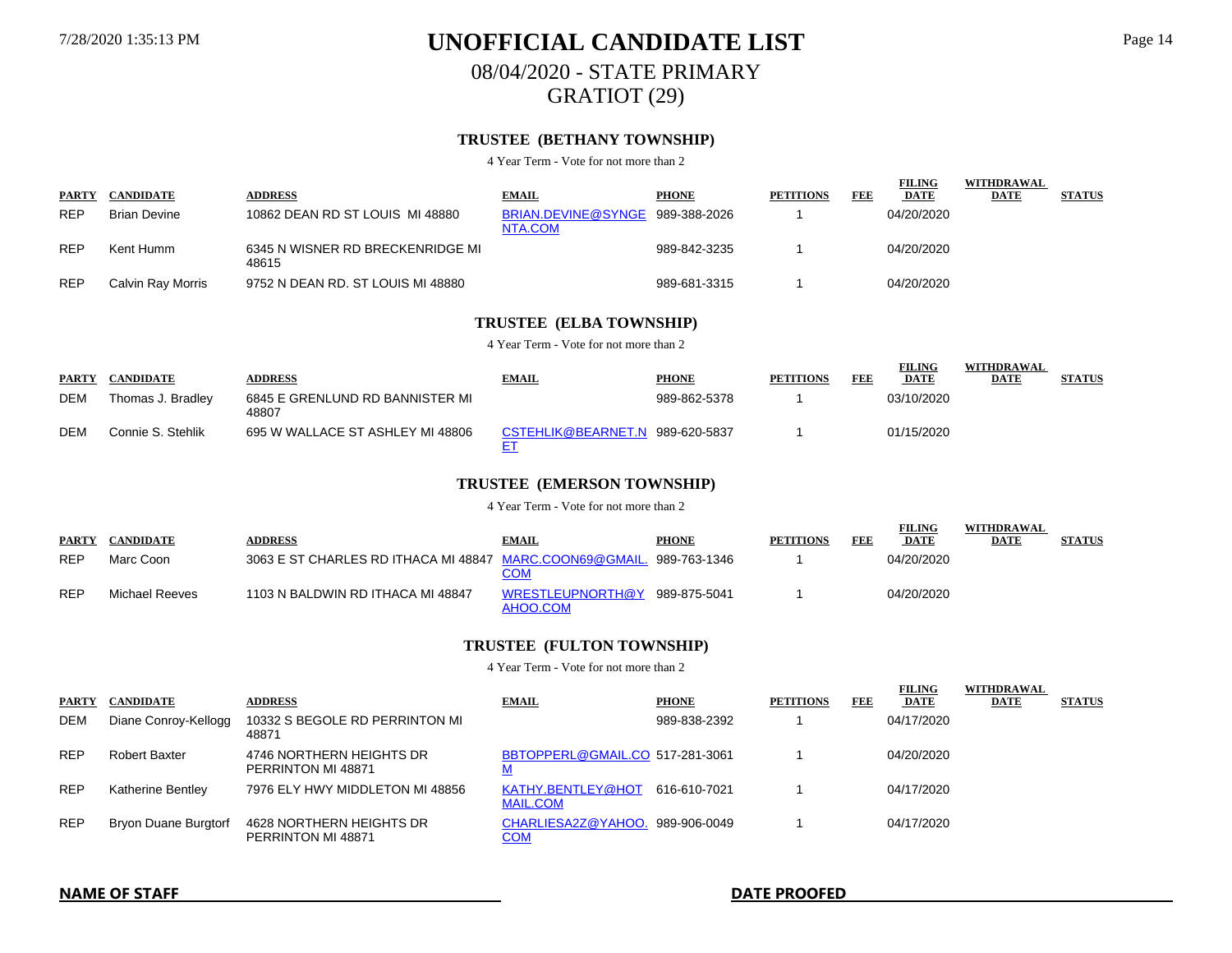08/04/2020 - STATE PRIMARY

### GRATIOT (29)

REP Michael E. Oberlitner 10260 S. SMITH RD. PERRINTON MI 48871 [H2O.PRO.MEO@GMAIL.](mailto:H2O.PRO.MEO@gmail.com?subject=Candidate%20List%20Report) 989-429-6625 1 04/20/2020 **COM** 

### **TWP TRUSTEE (HAMILTON TOWNSHIP)**

4 Year Term - Vote for not more than 2

| <b>PARTY</b><br>`ANDIDATE | <b>ADDRESS</b> | EMAIL | <b>PHONL</b> | <b>PETITIONS</b> | FEE | <b>FILING</b><br>DATF<br><u> The Communication of the Communication of the Communication of the Communication of the Communication of the Communication of the Communication of the Communication of the Communication of the Communication of the Commun</u> | <b>WITHDRAWAL</b><br><b>DATE</b> |  |
|---------------------------|----------------|-------|--------------|------------------|-----|---------------------------------------------------------------------------------------------------------------------------------------------------------------------------------------------------------------------------------------------------------------|----------------------------------|--|
| No candidates on ballot   |                |       |              |                  |     |                                                                                                                                                                                                                                                               |                                  |  |

### **TRUSTEE (LAFAYETTE TOWNSHIP)**

4 Year Term - Vote for not more than 2

| <b>PARTY</b> |                     | <b>A DDRES</b>                                                                                                 | EMAI | <b>PHONE</b> | FEI | <b>FILING</b><br><b>DATE</b> | <b>DATE</b> |  |
|--------------|---------------------|----------------------------------------------------------------------------------------------------------------|------|--------------|-----|------------------------------|-------------|--|
| <b>REP</b>   | Nora R.<br>`∩lth∩rn | ICOLN RD BRECKENRIDGE MI<br>$\overline{\phantom{a}}$ in $\overline{\phantom{a}}$<br>∩۵۵،<br>10C 1 E<br>100 I S |      | ספר          |     |                              |             |  |

### **TRUSTEE (NEWARK TOWNSHIP)**

4 Year Term - Vote for not more than 2

| <b>PARTY</b> | <b>CANDIDATE</b>         | <b>ADDRESS</b>                    | <b>EMAIL</b>      | <b>PHONE</b> | <b>PETITIONS</b> | FEB | <b>FILING</b><br>DATE | WITHDRAWAL<br><b>DATE</b> | <b>STATUS</b> |
|--------------|--------------------------|-----------------------------------|-------------------|--------------|------------------|-----|-----------------------|---------------------------|---------------|
| <b>REP</b>   | <b>Christopher Bovee</b> | 742 SOUTH LUCE RD ITHACA MI 48847 |                   | 989-763-3227 |                  |     | 04/13/2020            |                           |               |
| <b>REP</b>   | Tyler J. Moomev          | 2470 S. ALGER RD. ITHACA MI 48847 | MOOMEYTY@GMAIL.CO | 989-640-4110 |                  |     | 03/26/2020            |                           |               |

#### **TRUSTEE (NEW HAVEN TOWNSHIP)**

4 Year Term - Vote for not more than 2

| <b>PARTY</b> | <b>CANDIDATE</b>   | <b>ADDRESS</b>                     | <b>EMAIL</b>                    | <b>PHONE</b> | <b>PETITIONS</b> | FEB | <b>FILING</b><br><b>DATE</b> | <b>WITHDRAWAL</b><br><b>DATE</b> | <b>STATUS</b> |
|--------------|--------------------|------------------------------------|---------------------------------|--------------|------------------|-----|------------------------------|----------------------------------|---------------|
| <b>REP</b>   | Francine M. Barnes | 975 S. WARNER RD SUMNER MI 48889   | FRANBARNES975@GMA<br>IL.COM     | 989-330-0310 |                  |     | 03/09/2020                   |                                  |               |
| <b>REP</b>   | Brian D. Smith     | 3080 S. FERRIS RD. SUMNER MI 48889 | BCSMITH@CMSINTER.N 989-584-3707 |              |                  |     | 03/10/2020                   |                                  |               |

### **TWP TRUSTEE (NORTH SHADE TOWNSHIP)**

4 Year Term - Vote for not more than 2

| <b>PARTY</b> | <b>CANDIDATE</b> | <b>ADDRESS</b>                                                | <b>EMAIL</b>        | <b>PHONE</b> | <b>PETITIONS</b> | FI DI B | <b>FILING</b><br><b>DATE</b> | WITHDRAWAL<br>DATE | <b>STATUS</b> |
|--------------|------------------|---------------------------------------------------------------|---------------------|--------------|------------------|---------|------------------------------|--------------------|---------------|
| <b>REP</b>   | Arthur Kurtze    | 9879 S. WARNER RD CARSON CITY MI<br>48811                     | AGKIIIREF@GMAIL.COM | 989-584-6464 |                  |         | 04/06/2020                   |                    |               |
| <b>REP</b>   | Tvler Wilson     | 11633 ROOSEVELT RD CARSON CITY MI TYLERWILSON785@785<br>48811 | @YAHOO.COM          | 989-601-0661 |                  |         | 04/06/2020                   |                    |               |

**NAME OF STAFF DATE PROOFED**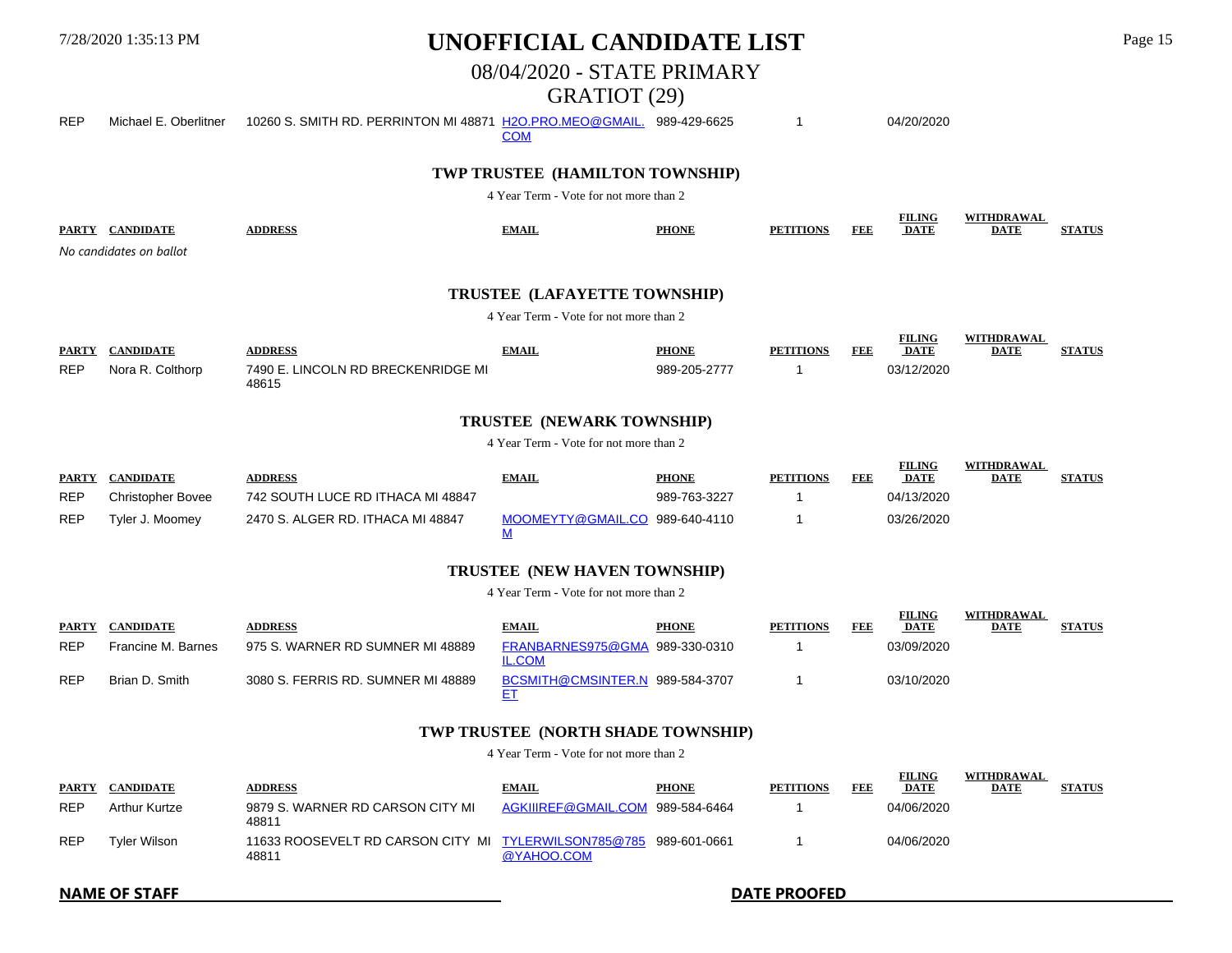08/04/2020 - STATE PRIMARY

GRATIOT (29)

### **TRUSTEE (NORTH STAR TOWNSHIP)**

4 Year Term - Vote for not more than 2

| <b>PARTY</b> | <b>CANDIDATE</b>                       | <b>ADDRESS</b>                      | <b>EMAIL</b>                                                                                                                                                                                                      | <b>PHONE</b> | <b>PETITIONS</b> | FEE        | <b>FILING</b><br><b>DATE</b> | <b>WITHDRAWAL</b><br><b>DATE</b> | <b>STATUS</b> |  |  |  |  |
|--------------|----------------------------------------|-------------------------------------|-------------------------------------------------------------------------------------------------------------------------------------------------------------------------------------------------------------------|--------------|------------------|------------|------------------------------|----------------------------------|---------------|--|--|--|--|
| DEM          | <b>Brett Fidler</b>                    | 107 CLINTON ST ITHACA MI 48847      | BFIDLER@MP.EDZONE.<br>NET<br>TWP TRUSTEE (PINE RIVER TOWNSHIP)                                                                                                                                                    | 989-763-1076 |                  |            | 03/09/2020                   |                                  |               |  |  |  |  |
|              | 4 Year Term - Vote for not more than 2 |                                     |                                                                                                                                                                                                                   |              |                  |            |                              |                                  |               |  |  |  |  |
| <b>PARTY</b> | <b>CANDIDATE</b>                       | <b>ADDRESS</b>                      | <b>EMAIL</b>                                                                                                                                                                                                      | <b>PHONE</b> | <b>PETITIONS</b> | <b>FEE</b> | <b>FILING</b><br><b>DATE</b> | <b>WITHDRAWAL</b><br><b>DATE</b> | <b>STATUS</b> |  |  |  |  |
| <b>REP</b>   | Jeff Jon Baker                         | 1080 W. MONROE RD ST LOUIS MI 48880 |                                                                                                                                                                                                                   | 989-574-0864 |                  |            | 02/20/2020                   |                                  |               |  |  |  |  |
| <b>REP</b>   | David P. Best                          | 690 W. ADAMS RD ST LOUIS MI 48880   | DPBFIRE@HOTMAIL.CO<br>М                                                                                                                                                                                           | 989-576-0716 |                  |            | 02/21/2020                   |                                  |               |  |  |  |  |
|              |                                        |                                     | <b>TWP TRUSTEE (SEVILLE TOWNSHIP)</b>                                                                                                                                                                             |              |                  |            |                              |                                  |               |  |  |  |  |
|              |                                        |                                     | $\Lambda$ V <sub>ran</sub> T <sub>rans</sub> V <sub>r</sub> ( $\Lambda$ <sub>r</sub> $\Lambda$ <sub>r</sub> $\Lambda$ <sub>r</sub> $\Lambda$ <sub>r</sub> $\Lambda$ <sub>r</sub> $\Lambda$ <sub>r</sub> $\Lambda$ |              |                  |            |                              |                                  |               |  |  |  |  |

4 Year Term - Vote for not more than 2

| <b>PARTY</b> | <b>CANDIDATE</b>      | <b>ADDRESS</b>                             | <b>EMAIL</b>                             | <b>PHONE</b> | <b>PETITIONS</b> | FEE | <b>FILING</b><br><b>DATE</b> | WITHDRAWAL<br><b>DATE</b> | <b>STATUS</b> |
|--------------|-----------------------|--------------------------------------------|------------------------------------------|--------------|------------------|-----|------------------------------|---------------------------|---------------|
| <b>REP</b>   | Raelyn Alward         | 10970 DUFFIELD RD. ELWELL MI 48832         | RAELYNALWARD67@G<br><b>MAIL.COM</b>      | 989-330-0995 |                  |     | 04/14/2020                   |                           |               |
| <b>REP</b>   | Douglas Brecht        | 8409 JACKSON RD ELWELL MI 48832            | BRECHT.DOUG6591@G<br><b>MAIL.COM</b>     | 989-289-2687 |                  |     | 04/14/2020                   |                           |               |
| <b>REP</b>   | <b>Tammy Campbell</b> | 10901 N PINGREE RD ELWELL MI 48832         | TAMARAMCAMP@HOTM 989-289-9680<br>AIL.COM |              |                  |     | 04/14/2020                   |                           |               |
| <b>REP</b>   | Michale Miller        | 6474 W LUMBERJACK RD RIVERDALE MI<br>48877 | MILLERMICHALE@YAH<br>OO.COM              | 989-403-7537 |                  |     | 04/14/2020                   |                           |               |

### **TWP TRUSTEE (SUMNER TOWNSHIP)**

| <b>PARTY</b> | <b>CANDIDATE</b> | <b>ADDRESS</b>                                                    | <b>EMAIL</b>                   | <b>PHONE</b> | <b>PETITIONS</b> | FEB | <b>FILING</b><br><b>DATE</b> | WITHDRAWAL<br><b>DATE</b> | <b>STATUS</b> |
|--------------|------------------|-------------------------------------------------------------------|--------------------------------|--------------|------------------|-----|------------------------------|---------------------------|---------------|
| <b>REP</b>   | Scott T. Beagle  | 11290 W. SEAMAN RD SUMNER MI 48889 SCOTTNCOURT@CMSIN 989-430-1628 | <b>TER.NET</b>                 |              |                  |     | 03/30/2020                   |                           |               |
| <b>REP</b>   |                  | Aaron L. Van Horn SR 7797 W. POLK RD SUMNER MI 48889              | VANHORN96@YAHOO.C 989-763-2048 |              |                  |     | 03/30/2020                   |                           |               |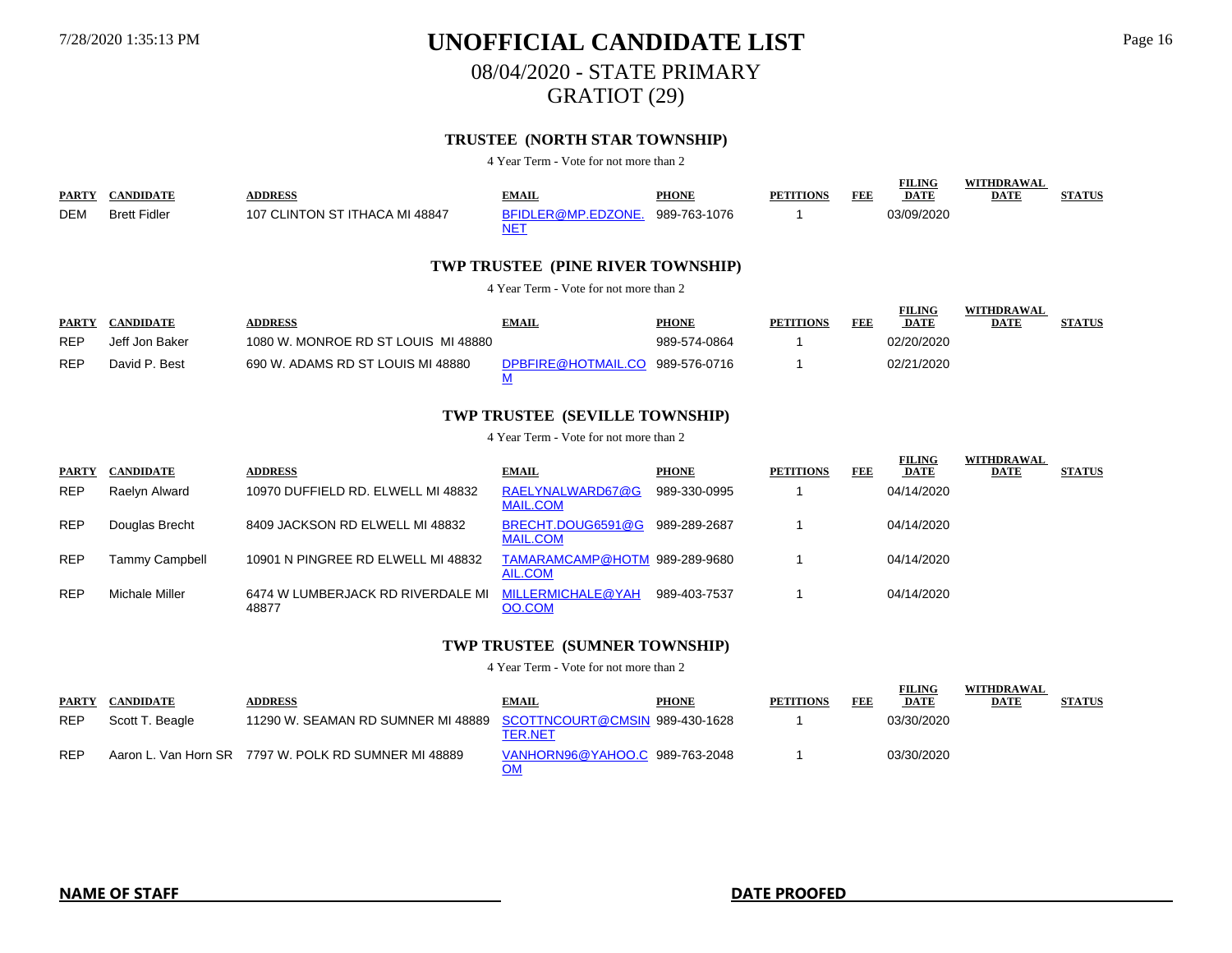08/04/2020 - STATE PRIMARY

GRATIOT (29)

### **TWP TRUSTEE (WASHINGTON TOWNSHIP)**

4 Year Term - Vote for not more than 2

| <b>PARTY</b><br><b>REP</b>                                          | <b>CANDIDATE</b><br><b>Eric Whitford</b> | <b>ADDRESS</b><br>7388 S BALDWIN RD ASHLEY MI 48806                 | <b>EMAIL</b><br>WHITFOR8@YAHOO.CO 989-285-8539<br>${\bf M}$ | <b>PHONE</b> | <b>PETITIONS</b><br>-1 | <b>FEE</b> | <b>FILING</b><br><b>DATE</b><br>03/19/2020 | <b>WITHDRAWAL</b><br><b>DATE</b> | <b>STATUS</b> |  |  |  |
|---------------------------------------------------------------------|------------------------------------------|---------------------------------------------------------------------|-------------------------------------------------------------|--------------|------------------------|------------|--------------------------------------------|----------------------------------|---------------|--|--|--|
|                                                                     |                                          |                                                                     | <b>TRUSTEE (WHEELER TOWNSHIP)</b>                           |              |                        |            |                                            |                                  |               |  |  |  |
|                                                                     |                                          |                                                                     | 4 Year Term - Vote for not more than 2                      |              |                        |            |                                            |                                  |               |  |  |  |
| <b>PARTY</b>                                                        | <b>CANDIDATE</b>                         | <b>ADDRESS</b>                                                      | <b>EMAIL</b>                                                | <b>PHONE</b> | <b>PETITIONS</b>       | FEE        | <b>FILING</b><br><b>DATE</b>               | WITHDRAWAL<br><b>DATE</b>        | <b>STATUS</b> |  |  |  |
| <b>REP</b>                                                          | Brian K. Goward                          | 7910 N. MASON RD. MERRILL MI 48637                                  | BGOWARD@ISABELLAB 989-289-4377<br><b>ANK.COM</b>            |              | -1                     |            | 04/20/2020                                 |                                  |               |  |  |  |
| <b>REP</b>                                                          | Neil C. Jenkins                          | 9608 N. OAK RD. WHEELER MI 48662                                    | NEILFARMBOY@AOL.C<br><b>OM</b>                              | 989-842-3923 | 1                      |            | 04/17/2020                                 |                                  |               |  |  |  |
| <b>DEMOCRATIC DELEGATE TO COUNTY CONVENTION (ALMA CITY / 00001)</b> |                                          |                                                                     |                                                             |              |                        |            |                                            |                                  |               |  |  |  |
|                                                                     |                                          |                                                                     | 2 Year Term - Vote for not more than 2                      |              |                        |            |                                            |                                  |               |  |  |  |
|                                                                     | PARTY CANDIDATE                          | <b>ADDRESS</b>                                                      | <b>EMAIL</b>                                                | <b>PHONE</b> | <b>PETITIONS</b>       | <b>FEE</b> | <b>FILING</b><br><b>DATE</b>               | <b>WITHDRAWAL</b><br><b>DATE</b> | <b>STATUS</b> |  |  |  |
|                                                                     | No candidates on ballot                  |                                                                     |                                                             |              |                        |            |                                            |                                  |               |  |  |  |
|                                                                     |                                          | <b>REPUBLICAN DELEGATE TO COUNTY CONVENTION (ALMA CITY / 00001)</b> |                                                             |              |                        |            |                                            |                                  |               |  |  |  |
|                                                                     |                                          |                                                                     | 2 Year Term - Vote for not more than 4                      |              |                        |            |                                            |                                  |               |  |  |  |
| <b>PARTY</b>                                                        | <b>CANDIDATE</b>                         | <b>ADDRESS</b>                                                      | <b>EMAIL</b>                                                | <b>PHONE</b> | <b>PETITIONS</b>       | <b>FEE</b> | <b>FILING</b><br><b>DATE</b>               | WITHDRAWAL<br><b>DATE</b>        | <b>STATUS</b> |  |  |  |
| <b>REP</b>                                                          | <b>Charles Hicks</b>                     | 460 N LUCD RD ALMA MI 48801                                         | DIANTHAHICKS@YMAIL.<br><b>COM</b>                           | 989-463-5384 | 0                      |            | 04/30/2020                                 |                                  |               |  |  |  |
| <b>REP</b>                                                          | Diantha Hicks                            | 460 N. LUCE RD ALMA MI 48801                                        | DIANTHAHICKS@YMAIL.<br><b>COM</b>                           | 989-463-5384 | 0                      |            | 04/30/2020                                 |                                  |               |  |  |  |
| <b>REP</b>                                                          | Alan Leute                               | 1021 W. SUPERIOR ST ALMA MI 48801                                   | ALAN.LEUTE@GMAIL.C<br><b>OM</b>                             | 915-471-1883 |                        |            | 05/05/2020                                 |                                  |               |  |  |  |
|                                                                     |                                          |                                                                     |                                                             |              |                        |            |                                            |                                  |               |  |  |  |

### **DEMOCRATIC DELEGATE TO COUNTY CONVENTION (ALMA CITY / 00002)**

2 Year Term - Vote for not more than 2

| <b>PARTY</b>            | DDRFS | <b>PHONI</b> | FEF | <b>FILING</b><br>DAT" | HDR A W / |  |
|-------------------------|-------|--------------|-----|-----------------------|-----------|--|
| No candidatos on hallot |       |              |     |                       |           |  |

*No candidates on ballot*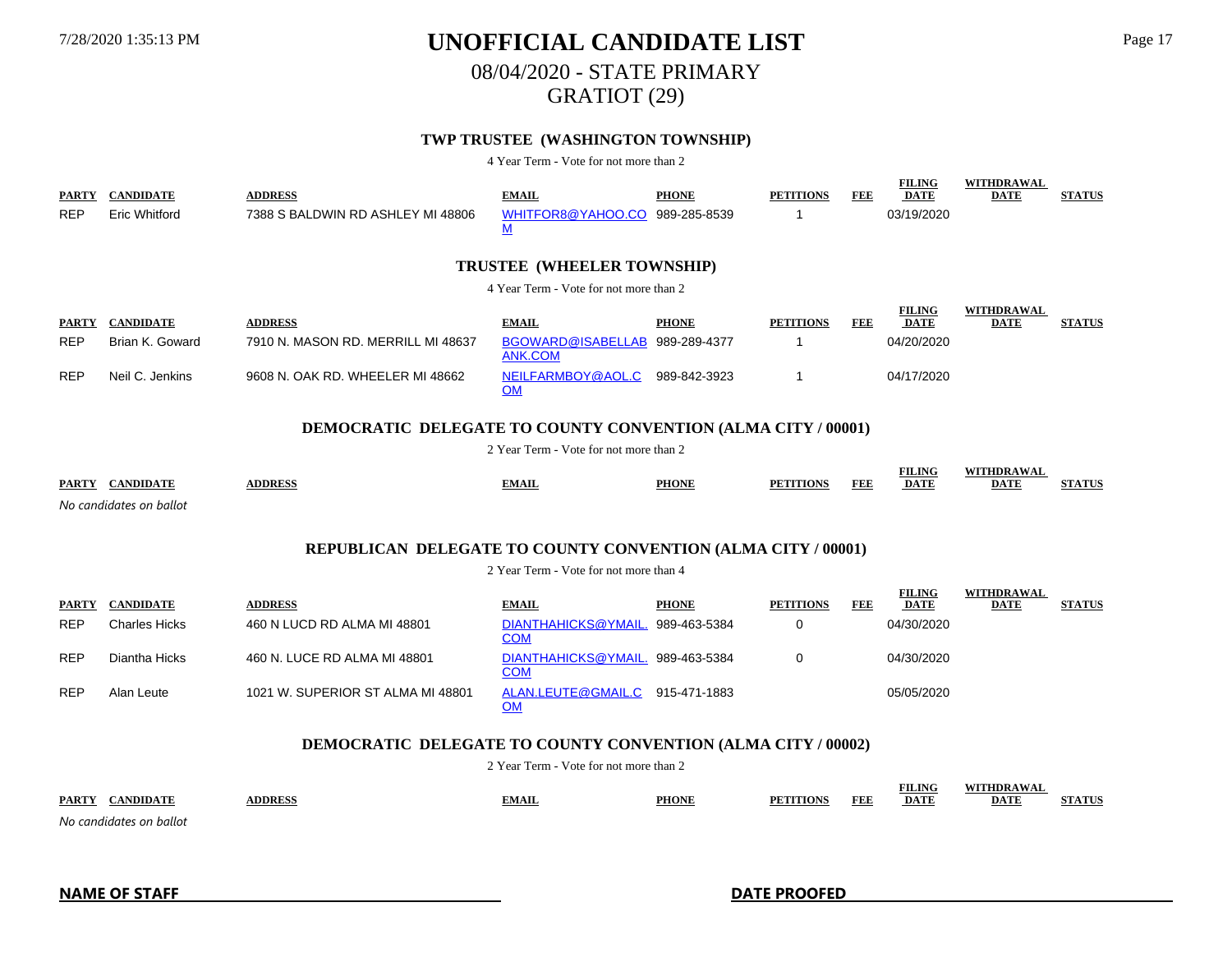# 7/28/2020 1:35:13 PM **UNOFFICIAL CANDIDATE LIST** Page 18 08/04/2020 - STATE PRIMARY GRATIOT (29)

### **REPUBLICAN DELEGATE TO COUNTY CONVENTION (ALMA CITY / 00002)**

| PARTY<br><b>REP</b>                                          | <b>CANDIDATE</b><br>Chuck Murphy         | <b>ADDRESS</b><br>823 PINE AVE ALMA MI 48801                              | <b>EMAIL</b><br>CHUCKMURPHY 2000@<br>YAHOO.COM | <b>PHONE</b><br>989-620-0122 | <b>PETITIONS</b><br>$\Omega$ | FEE | <b>FILING</b><br><b>DATE</b><br>04/28/2020 | <b>WITHDRAWAL</b><br><b>DATE</b> | <b>STATUS</b> |  |  |  |
|--------------------------------------------------------------|------------------------------------------|---------------------------------------------------------------------------|------------------------------------------------|------------------------------|------------------------------|-----|--------------------------------------------|----------------------------------|---------------|--|--|--|
|                                                              |                                          | <b>DEMOCRATIC DELEGATE TO COUNTY CONVENTION (ALMA CITY / 00003)</b>       |                                                |                              |                              |     |                                            |                                  |               |  |  |  |
|                                                              |                                          |                                                                           | 2 Year Term - Vote for not more than 2         |                              |                              |     |                                            |                                  |               |  |  |  |
|                                                              |                                          |                                                                           |                                                |                              |                              |     | <b>FILING</b>                              | <b>WITHDRAWAL</b>                |               |  |  |  |
|                                                              | PARTY CANDIDATE                          | <b>ADDRESS</b>                                                            | <b>EMAIL</b>                                   | <b>PHONE</b>                 | <b>PETITIONS</b>             | FEE | <b>DATE</b>                                | DATE                             | <b>STATUS</b> |  |  |  |
|                                                              | No candidates on ballot                  |                                                                           |                                                |                              |                              |     |                                            |                                  |               |  |  |  |
| REPUBLICAN DELEGATE TO COUNTY CONVENTION (ALMA CITY / 00003) |                                          |                                                                           |                                                |                              |                              |     |                                            |                                  |               |  |  |  |
|                                                              |                                          |                                                                           | 2 Year Term - Vote for not more than 3         |                              |                              |     |                                            |                                  |               |  |  |  |
| <b>PARTY</b>                                                 | <b>CANDIDATE</b>                         | <b>ADDRESS</b>                                                            | <b>EMAIL</b>                                   | <b>PHONE</b>                 | <b>PETITIONS</b>             | FEE | <b>FILING</b><br><b>DATE</b>               | WITHDRAWAL<br><b>DATE</b>        | <b>STATUS</b> |  |  |  |
| <b>REP</b>                                                   | Jason Matthew<br>Robinson                | 1232 E. SUPERIOR ALMA MI 48801                                            |                                                | 989-533-1130                 |                              |     | 05/05/2020                                 |                                  |               |  |  |  |
| <b>REP</b>                                                   | Sara Ann Vasquez                         | 1232 E. SUPERIOR ALMA MI 48801                                            | SARAAVASQUEZ@GMAI 989-522-3543<br>COM          |                              |                              |     | 05/05/2020                                 |                                  |               |  |  |  |
|                                                              |                                          | <b>DEMOCRATIC DELEGATE TO COUNTY CONVENTION (ARCADA TOWNSHIP / 00001)</b> |                                                |                              |                              |     |                                            |                                  |               |  |  |  |
|                                                              |                                          |                                                                           | 2 Year Term - Vote for not more than 2         |                              |                              |     |                                            |                                  |               |  |  |  |
|                                                              | PARTY CANDIDATE                          | <b>ADDRESS</b>                                                            | <b>EMAIL</b>                                   | <b>PHONE</b>                 | <b>PETITIONS</b>             | FEE | <b>FILING</b><br><b>DATE</b>               | WITHDRAWAL<br><b>DATE</b>        | <b>STATUS</b> |  |  |  |
|                                                              | No candidates on ballot                  |                                                                           |                                                |                              |                              |     |                                            |                                  |               |  |  |  |
|                                                              |                                          |                                                                           |                                                |                              |                              |     |                                            |                                  |               |  |  |  |
|                                                              |                                          | REPUBLICAN DELEGATE TO COUNTY CONVENTION (ARCADA TOWNSHIP / 00001)        |                                                |                              |                              |     |                                            |                                  |               |  |  |  |
|                                                              |                                          |                                                                           | 2 Year Term - Vote for not more than 4         |                              |                              |     |                                            |                                  |               |  |  |  |
|                                                              |                                          |                                                                           |                                                |                              |                              |     | <b>FILING</b>                              | WITHDRAWAL                       |               |  |  |  |
| PARTY<br><b>REP</b>                                          | <b>CANDIDATE</b><br>John Lemmermann      | <b>ADDRESS</b><br>305 W. TYLER RD ITHACA MI 48847                         | <b>EMAIL</b><br><b>JOHN LEMMERMANN@</b>        | <b>PHONE</b><br>989-763-1485 | <b>PETITIONS</b>             | FEE | <b>DATE</b><br>05/05/2020                  | <b>DATE</b>                      | <b>STATUS</b> |  |  |  |
|                                                              |                                          |                                                                           | <b>HOTMAIL.COM</b>                             |                              |                              |     |                                            |                                  |               |  |  |  |
| <b>REP</b>                                                   | <b>Arthur Wesley</b><br><b>McClintic</b> | 1619 W HARRISON RD ALMA MI 48801                                          | ARTMCCLINTIC@GMAIL. 989-576-0441<br><b>COM</b> |                              | 0                            |     | 04/30/2020                                 |                                  |               |  |  |  |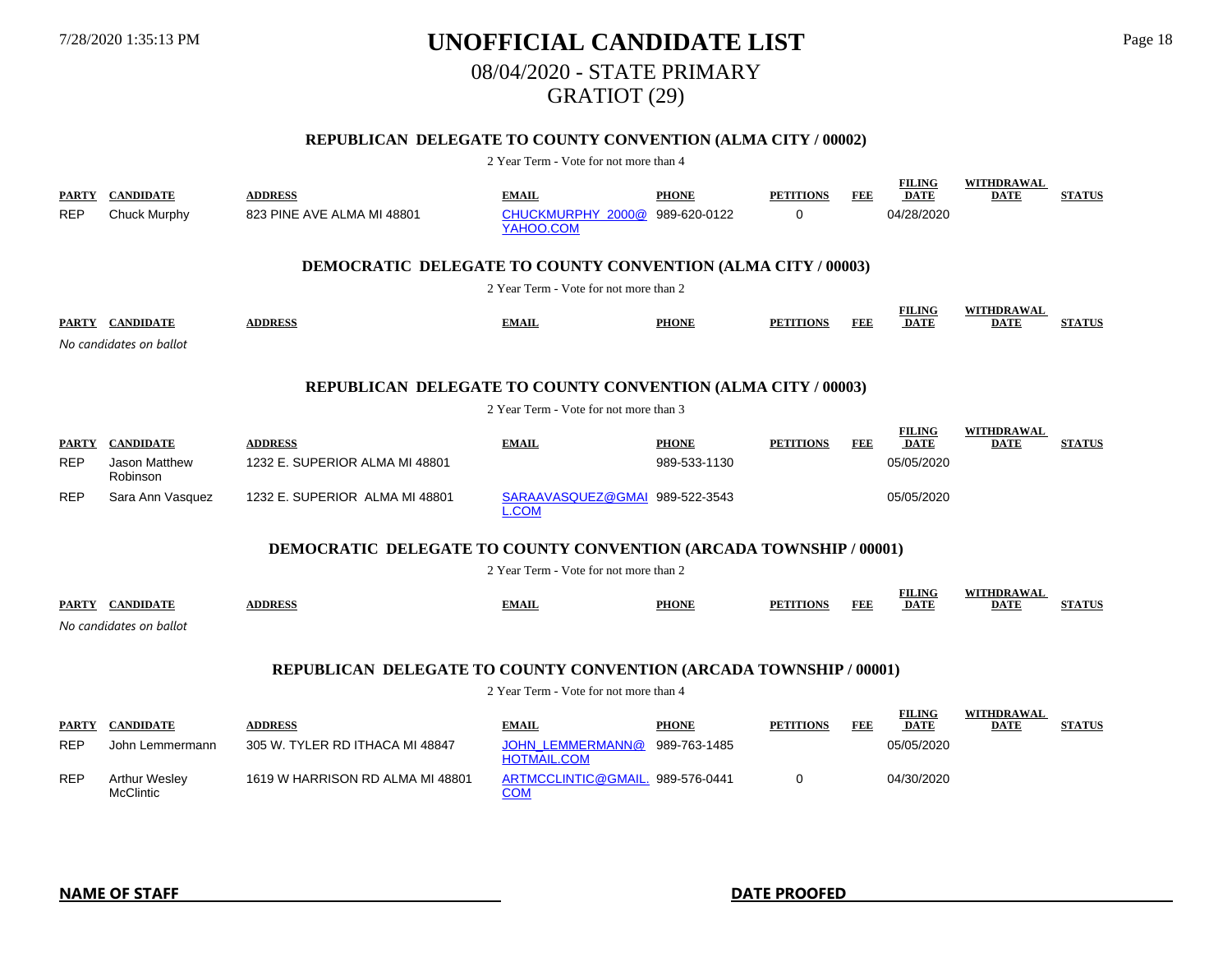# 7/28/2020 1:35:13 PM **UNOFFICIAL CANDIDATE LIST** Page 19 08/04/2020 - STATE PRIMARY GRATIOT (29)

### **DEMOCRATIC DELEGATE TO COUNTY CONVENTION (BETHANY TOWNSHIP / 00001)**

| PARTY CANDIDATE<br>No candidates on ballot                       | <b>ADDRESS</b>                                                             | <b>EMAIL</b>                           | <b>PHONE</b> | <b>PETITIONS</b> | FEE        | <b>FILING</b><br><b>DATE</b> | WITHDRAWAL<br><b>DATE</b>        | <b>STATUS</b> |  |  |  |
|------------------------------------------------------------------|----------------------------------------------------------------------------|----------------------------------------|--------------|------------------|------------|------------------------------|----------------------------------|---------------|--|--|--|
|                                                                  | REPUBLICAN DELEGATE TO COUNTY CONVENTION (BETHANY TOWNSHIP / 00001)        |                                        |              |                  |            |                              |                                  |               |  |  |  |
|                                                                  |                                                                            | 2 Year Term - Vote for not more than 3 |              |                  |            |                              |                                  |               |  |  |  |
| PARTY CANDIDATE<br>No candidates on ballot                       | <b>ADDRESS</b>                                                             | <b>EMAIL</b>                           | <b>PHONE</b> | <b>PETITIONS</b> | FEE        | <b>FILING</b><br><b>DATE</b> | WITHDRAWAL<br><b>DATE</b>        | <b>STATUS</b> |  |  |  |
|                                                                  | <b>DEMOCRATIC DELEGATE TO COUNTY CONVENTION (ELBA TOWNSHIP / 00001)</b>    |                                        |              |                  |            |                              |                                  |               |  |  |  |
|                                                                  |                                                                            | 2 Year Term - Vote for not more than 2 |              |                  |            |                              |                                  |               |  |  |  |
| PARTY CANDIDATE<br>No candidates on ballot                       | <b>ADDRESS</b>                                                             | <b>EMAIL</b>                           | <b>PHONE</b> | <b>PETITIONS</b> | <b>FEE</b> | <b>FILING</b><br><b>DATE</b> | <b>WITHDRAWAL</b><br><b>DATE</b> | <b>STATUS</b> |  |  |  |
| REPUBLICAN DELEGATE TO COUNTY CONVENTION (ELBA TOWNSHIP / 00001) |                                                                            |                                        |              |                  |            |                              |                                  |               |  |  |  |
|                                                                  | 2 Year Term - Vote for not more than 2                                     |                                        |              |                  |            |                              |                                  |               |  |  |  |
| PARTY CANDIDATE<br>No candidates on ballot                       | <b>ADDRESS</b>                                                             | <b>EMAIL</b>                           | <b>PHONE</b> | <b>PETITIONS</b> | FEE        | <b>FILING</b><br><b>DATE</b> | <b>WITHDRAWAL</b><br><b>DATE</b> | <b>STATUS</b> |  |  |  |
|                                                                  | <b>DEMOCRATIC DELEGATE TO COUNTY CONVENTION (EMERSON TOWNSHIP / 00001)</b> |                                        |              |                  |            |                              |                                  |               |  |  |  |
|                                                                  |                                                                            | 2 Year Term - Vote for not more than 2 |              |                  |            |                              |                                  |               |  |  |  |
| PARTY CANDIDATE<br>No candidates on ballot                       | <b>ADDRESS</b>                                                             | <b>EMAIL</b>                           | <b>PHONE</b> | <b>PETITIONS</b> | FEE        | <b>FILING</b><br><b>DATE</b> | <b>WITHDRAWAL</b><br><b>DATE</b> | <b>STATUS</b> |  |  |  |
|                                                                  | REPUBLICAN DELEGATE TO COUNTY CONVENTION (EMERSON TOWNSHIP / 00001)        |                                        |              |                  |            |                              |                                  |               |  |  |  |
|                                                                  |                                                                            | 2 Year Term - Vote for not more than 2 |              |                  |            |                              |                                  |               |  |  |  |
| PARTY CANDIDATE<br>No candidates on ballot                       | <b>ADDRESS</b>                                                             | <b>EMAIL</b>                           | <b>PHONE</b> | <b>PETITIONS</b> | <b>FEE</b> | <b>FILING</b><br><b>DATE</b> | WITHDRAWAL<br><b>DATE</b>        | <b>STATUS</b> |  |  |  |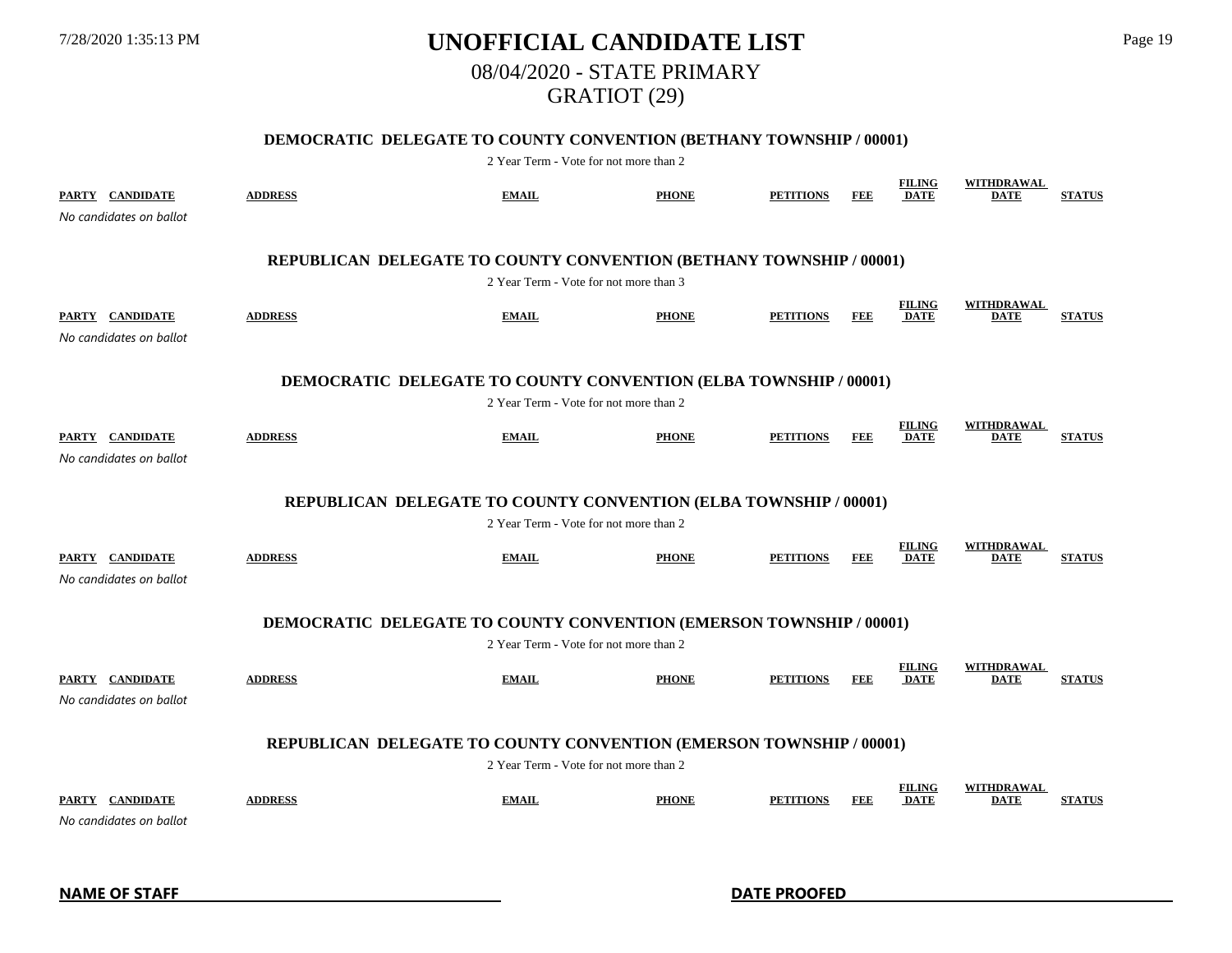# 7/28/2020 1:35:13 PM **UNOFFICIAL CANDIDATE LIST** Page 20 08/04/2020 - STATE PRIMARY GRATIOT (29)

### **DEMOCRATIC DELEGATE TO COUNTY CONVENTION (FULTON TOWNSHIP / 00001)**

| PARTY CANDIDATE               | No candidates on ballot                                              | <b>ADDRESS</b>                                                              | <b>EMAIL</b>                                             | <b>PHONE</b> | <b>PETITIONS</b>             | <b>FEE</b> | <b>FILING</b><br><b>DATE</b>               | <b>WITHDRAWAL</b><br><b>DATE</b> | <b>STATUS</b> |  |  |  |  |
|-------------------------------|----------------------------------------------------------------------|-----------------------------------------------------------------------------|----------------------------------------------------------|--------------|------------------------------|------------|--------------------------------------------|----------------------------------|---------------|--|--|--|--|
|                               |                                                                      | REPUBLICAN DELEGATE TO COUNTY CONVENTION (FULTON TOWNSHIP / 00001)          |                                                          |              |                              |            |                                            |                                  |               |  |  |  |  |
|                               |                                                                      |                                                                             | 2 Year Term - Vote for not more than 5                   |              |                              |            |                                            |                                  |               |  |  |  |  |
| PARTY CANDIDATE<br><b>REP</b> | <b>Hunter Wilson</b>                                                 | <b>ADDRESS</b><br>6510 S. BEGOLE RD. PERRINTON MI<br>48871                  | <b>EMAIL</b><br>HUNTERNWILSON@YAH 989-285-0457<br>OO.COM | <b>PHONE</b> | <b>PETITIONS</b>             | FEE        | <b>FILING</b><br><b>DATE</b><br>05/05/2020 | <b>WITHDRAWAL</b><br><b>DATE</b> | <b>STATUS</b> |  |  |  |  |
|                               |                                                                      | <b>DEMOCRATIC DELEGATE TO COUNTY CONVENTION (HAMILTON TOWNSHIP / 00001)</b> |                                                          |              |                              |            |                                            |                                  |               |  |  |  |  |
|                               |                                                                      |                                                                             | 2 Year Term - Vote for not more than 2                   |              |                              |            |                                            |                                  |               |  |  |  |  |
| PARTY CANDIDATE               | No candidates on ballot                                              | <b>ADDRESS</b>                                                              | <b>EMAIL</b>                                             | <b>PHONE</b> | <b>PETITIONS</b>             | FEE        | <b>FILING</b><br><b>DATE</b>               | WITHDRAWAL<br>DATE               | <b>STATUS</b> |  |  |  |  |
|                               | REPUBLICAN DELEGATE TO COUNTY CONVENTION (HAMILTON TOWNSHIP / 00001) |                                                                             |                                                          |              |                              |            |                                            |                                  |               |  |  |  |  |
|                               | 2 Year Term - Vote for not more than 1                               |                                                                             |                                                          |              |                              |            |                                            |                                  |               |  |  |  |  |
| PARTY CANDIDATE               | No candidates on ballot                                              | <b>ADDRESS</b>                                                              | <b>EMAIL</b>                                             | <b>PHONE</b> | <b>PETITIONS</b>             | <b>FEE</b> | <b>FILING</b><br><b>DATE</b>               | <b>WITHDRAWAL</b><br><b>DATE</b> | <b>STATUS</b> |  |  |  |  |
|                               |                                                                      | <b>DEMOCRATIC DELEGATE TO COUNTY CONVENTION (ITHACA CITY / 00001)</b>       |                                                          |              |                              |            |                                            |                                  |               |  |  |  |  |
|                               |                                                                      |                                                                             | 2 Year Term - Vote for not more than 2                   |              |                              |            |                                            |                                  |               |  |  |  |  |
| PARTY CANDIDATE               | No candidates on ballot                                              | <b>ADDRESS</b>                                                              | <b>EMAIL</b>                                             | <b>PHONE</b> | <b>PETITIONS</b>             | FEE        | <b>FILING</b><br><b>DATE</b>               | WITHDRAWAL<br><b>DATE</b>        | <b>STATUS</b> |  |  |  |  |
|                               |                                                                      | REPUBLICAN DELEGATE TO COUNTY CONVENTION (ITHACA CITY / 00001)              |                                                          |              |                              |            |                                            |                                  |               |  |  |  |  |
|                               |                                                                      |                                                                             | 2 Year Term - Vote for not more than 5                   |              |                              |            |                                            |                                  |               |  |  |  |  |
| <b>PARTY</b><br><b>REP</b>    | <b>CANDIDATE</b><br>Roger L. Cook                                    | <b>ADDRESS</b><br>218 N. PINE RIVER ST ITHACA MI 48847                      | <b>EMAIL</b><br>RCOOK@CMSINTER.NE 989-875-3051<br>Ι      | <b>PHONE</b> | <b>PETITIONS</b><br>$\Omega$ | FEE        | <b>FILING</b><br><b>DATE</b><br>04/14/2020 | <b>WITHDRAWAL</b><br><b>DATE</b> | <b>STATUS</b> |  |  |  |  |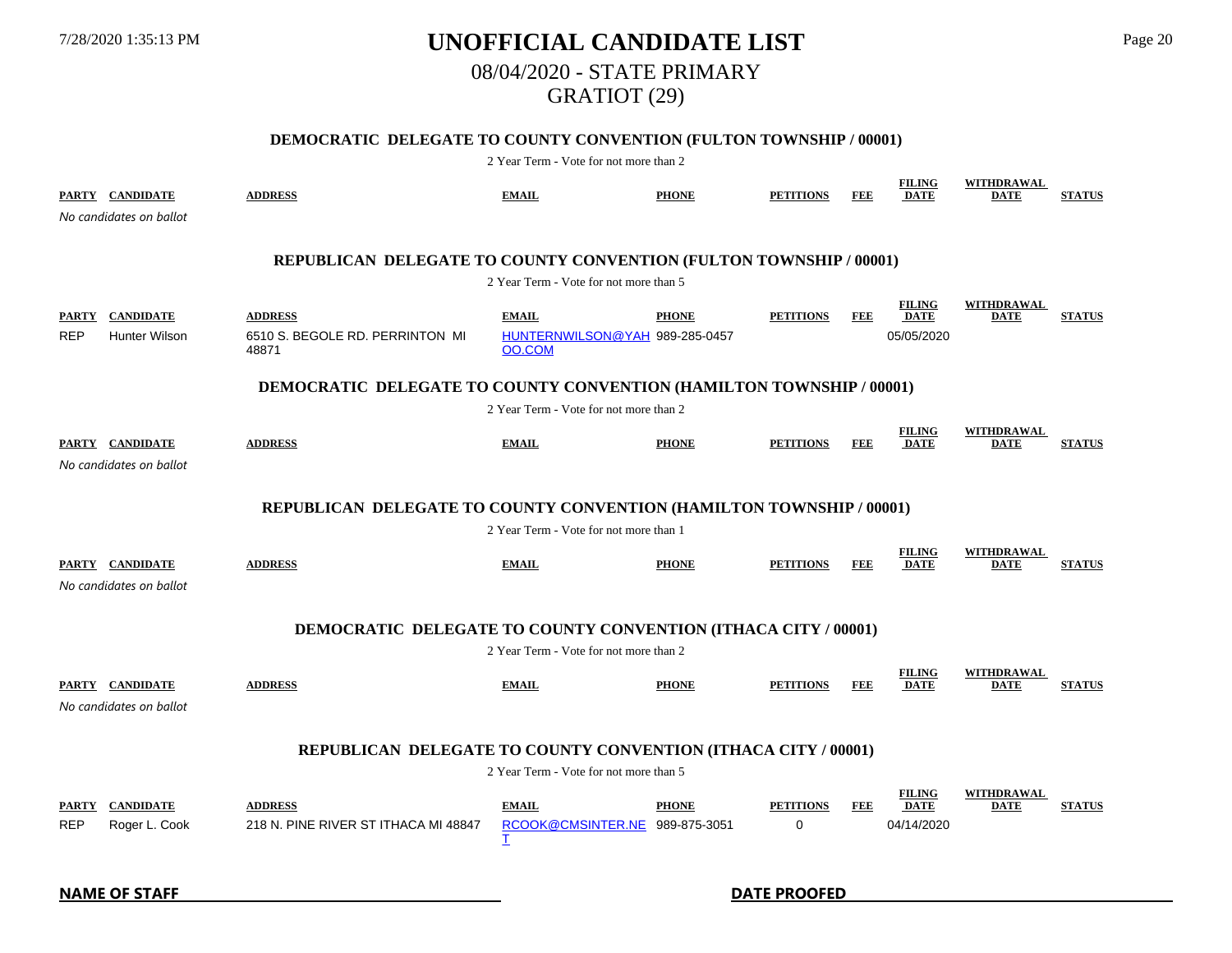# 7/28/2020 1:35:13 PM **UNOFFICIAL CANDIDATE LIST** Page 21 08/04/2020 - STATE PRIMARY GRATIOT (29)

### **DEMOCRATIC DELEGATE TO COUNTY CONVENTION (LAFAYETTE TOWNSHIP / 00001)**

| PARTY CANDIDATE<br>No candidates on ballot                         | <b>ADDRESS</b>                                                               | <b>EMAIL</b>                           | <b>PHONE</b> | <b>PETITIONS</b> | FEE        | <b>FILING</b><br><b>DATE</b> | <b>WITHDRAWAL</b><br><b>DATE</b> | <b>STATUS</b> |  |  |  |  |
|--------------------------------------------------------------------|------------------------------------------------------------------------------|----------------------------------------|--------------|------------------|------------|------------------------------|----------------------------------|---------------|--|--|--|--|
|                                                                    | REPUBLICAN DELEGATE TO COUNTY CONVENTION (LAFAYETTE TOWNSHIP / 00001)        |                                        |              |                  |            |                              |                                  |               |  |  |  |  |
|                                                                    |                                                                              | 2 Year Term - Vote for not more than 1 |              |                  |            |                              |                                  |               |  |  |  |  |
| PARTY CANDIDATE<br>No candidates on ballot                         | <b>ADDRESS</b>                                                               | <b>EMAIL</b>                           | <b>PHONE</b> | <b>PETITIONS</b> | <b>FEE</b> | <b>FILING</b><br><b>DATE</b> | <b>WITHDRAWAL</b><br><b>DATE</b> | <b>STATUS</b> |  |  |  |  |
|                                                                    | <b>DEMOCRATIC DELEGATE TO COUNTY CONVENTION (NEWARK TOWNSHIP / 00001)</b>    |                                        |              |                  |            |                              |                                  |               |  |  |  |  |
|                                                                    |                                                                              | 2 Year Term - Vote for not more than 2 |              |                  |            |                              |                                  |               |  |  |  |  |
| PARTY CANDIDATE<br>No candidates on ballot                         | <b>ADDRESS</b>                                                               | <b>EMAIL</b>                           | <b>PHONE</b> | <b>PETITIONS</b> | FEE        | <b>FILING</b><br>DATE        | <b>WITHDRAWAL</b><br>DATE        | <b>STATUS</b> |  |  |  |  |
| REPUBLICAN DELEGATE TO COUNTY CONVENTION (NEWARK TOWNSHIP / 00001) |                                                                              |                                        |              |                  |            |                              |                                  |               |  |  |  |  |
|                                                                    | 2 Year Term - Vote for not more than 2                                       |                                        |              |                  |            |                              |                                  |               |  |  |  |  |
| PARTY CANDIDATE<br>No candidates on ballot                         | <b>ADDRESS</b>                                                               | <b>EMAIL</b>                           | <b>PHONE</b> | <b>PETITIONS</b> | <b>FEE</b> | <b>FILING</b><br><b>DATE</b> | WITHDRAWAL<br><b>DATE</b>        | <b>STATUS</b> |  |  |  |  |
|                                                                    | <b>DEMOCRATIC DELEGATE TO COUNTY CONVENTION (NEW HAVEN TOWNSHIP / 00001)</b> |                                        |              |                  |            |                              |                                  |               |  |  |  |  |
|                                                                    |                                                                              | 2 Year Term - Vote for not more than 2 |              |                  |            |                              |                                  |               |  |  |  |  |
| PARTY CANDIDATE<br>No candidates on ballot                         | <b>ADDRESS</b>                                                               | <b>EMAIL</b>                           | <b>PHONE</b> | <b>PETITIONS</b> | <b>FEE</b> | <b>FILING</b><br><b>DATE</b> | <b>WITHDRAWAL</b><br><b>DATE</b> | <b>STATUS</b> |  |  |  |  |
|                                                                    | REPUBLICAN DELEGATE TO COUNTY CONVENTION (NEW HAVEN TOWNSHIP / 00001)        |                                        |              |                  |            |                              |                                  |               |  |  |  |  |
|                                                                    |                                                                              | 2 Year Term - Vote for not more than 2 |              |                  |            |                              |                                  |               |  |  |  |  |
| PARTY CANDIDATE<br>No candidates on ballot                         | <b>ADDRESS</b>                                                               | <b>EMAIL</b>                           | <b>PHONE</b> | <b>PETITIONS</b> | <b>FEE</b> | <b>FILING</b><br><b>DATE</b> | WITHDRAWAL<br><b>DATE</b>        | <b>STATUS</b> |  |  |  |  |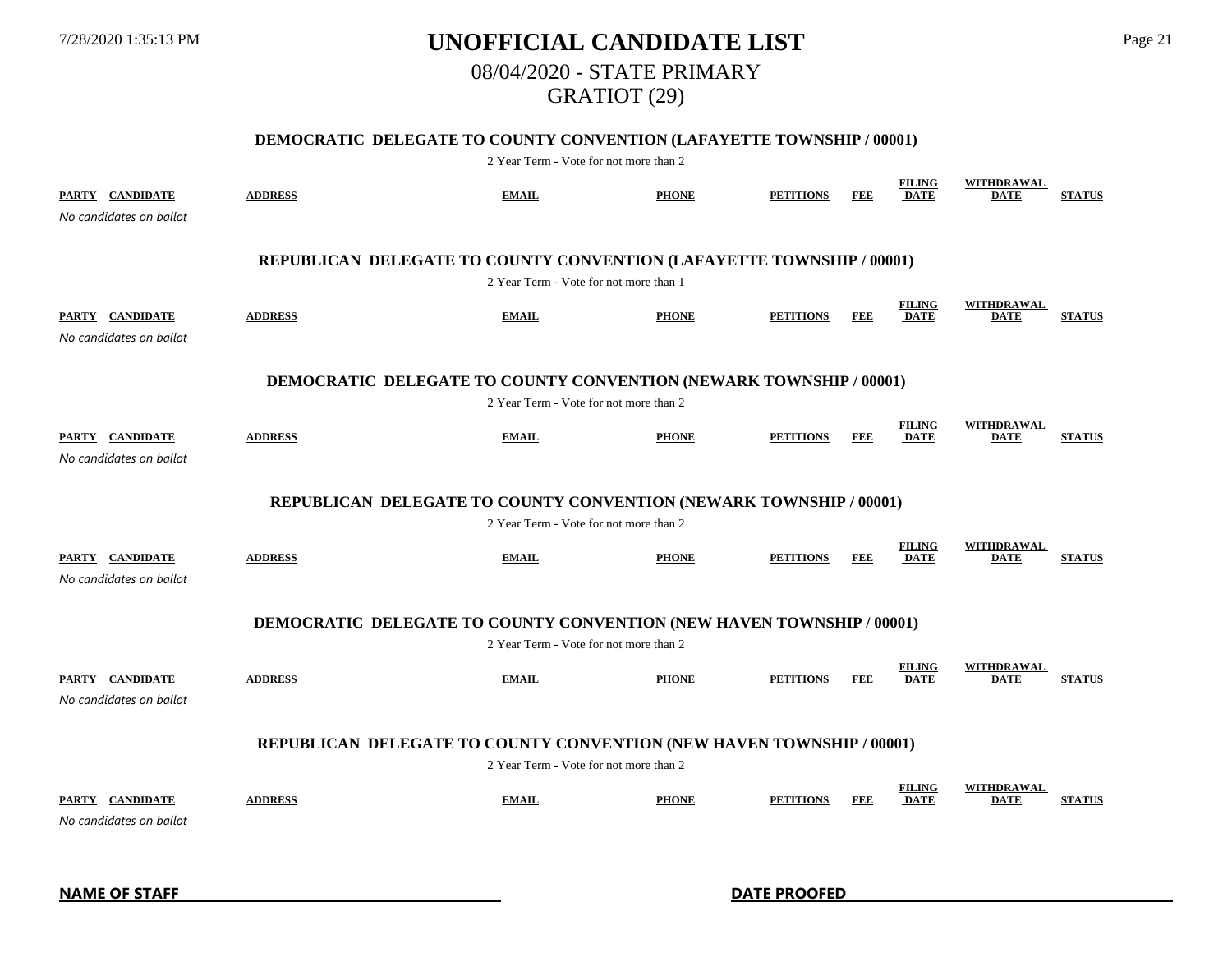# 7/28/2020 1:35:13 PM **UNOFFICIAL CANDIDATE LIST** Page 22 08/04/2020 - STATE PRIMARY GRATIOT (29)

### **DEMOCRATIC DELEGATE TO COUNTY CONVENTION (NORTH SHADE TOWNSHIP / 00001)**

|            | PARTY CANDIDATE<br>No candidates on ballot | <b>ADDRESS</b>                                                                | <b>EMAIL</b>                               | <b>PHONE</b>                 | <b>PETITIONS</b> | <b>FEE</b> | <b>FILING</b><br><b>DATE</b>               | <b>WITHDRAWAL</b><br><b>DATE</b> | <b>STATUS</b> |
|------------|--------------------------------------------|-------------------------------------------------------------------------------|--------------------------------------------|------------------------------|------------------|------------|--------------------------------------------|----------------------------------|---------------|
|            |                                            | REPUBLICAN DELEGATE TO COUNTY CONVENTION (NORTH SHADE TOWNSHIP / 00001)       |                                            |                              |                  |            |                                            |                                  |               |
|            |                                            |                                                                               | 2 Year Term - Vote for not more than 1     |                              |                  |            |                                            |                                  |               |
|            | PARTY CANDIDATE<br>No candidates on ballot | <b>ADDRESS</b>                                                                | <b>EMAIL</b>                               | <b>PHONE</b>                 | <b>PETITIONS</b> | <b>FEE</b> | <b>FILING</b><br><b>DATE</b>               | WITHDRAWAL<br><b>DATE</b>        | <b>STATUS</b> |
|            |                                            | <b>DEMOCRATIC DELEGATE TO COUNTY CONVENTION (NORTH STAR TOWNSHIP / 00001)</b> |                                            |                              |                  |            |                                            |                                  |               |
|            |                                            |                                                                               | 2 Year Term - Vote for not more than 2     |                              |                  |            |                                            |                                  |               |
|            | PARTY CANDIDATE<br>No candidates on ballot | <b>ADDRESS</b>                                                                | <b>EMAIL</b>                               | <b>PHONE</b>                 | <b>PETITIONS</b> | FEE        | <b>FILING</b><br><b>DATE</b>               | <b>WITHDRAWAL</b><br><b>DATE</b> | <b>STATUS</b> |
|            |                                            | REPUBLICAN DELEGATE TO COUNTY CONVENTION (NORTH STAR TOWNSHIP / 00001)        |                                            |                              |                  |            |                                            |                                  |               |
|            |                                            |                                                                               | 2 Year Term - Vote for not more than 2     |                              |                  |            |                                            |                                  |               |
|            | PARTY CANDIDATE<br>No candidates on ballot | <b>ADDRESS</b>                                                                | <b>EMAIL</b>                               | <b>PHONE</b>                 | <b>PETITIONS</b> | FEE        | <b>FILING</b><br><b>DATE</b>               | WITHDRAWAL<br><b>DATE</b>        | <b>STATUS</b> |
|            |                                            | <b>DEMOCRATIC DELEGATE TO COUNTY CONVENTION (PINE RIVER TOWNSHIP / 00001)</b> |                                            |                              |                  |            |                                            |                                  |               |
|            |                                            |                                                                               | 2 Year Term - Vote for not more than 2     |                              |                  |            |                                            |                                  |               |
|            | PARTY CANDIDATE<br>No candidates on ballot | <b>ADDRESS</b>                                                                | <b>EMAIL</b>                               | <b>PHONE</b>                 | <b>PETITIONS</b> | FEE        | <b>FILING</b><br><b>DATE</b>               | <b>WITHDRAWAL</b><br><b>DATE</b> | <b>STATUS</b> |
|            |                                            | REPUBLICAN DELEGATE TO COUNTY CONVENTION (PINE RIVER TOWNSHIP / 00001)        |                                            |                              |                  |            |                                            |                                  |               |
|            |                                            |                                                                               | 2 Year Term - Vote for not more than 5     |                              |                  |            |                                            |                                  |               |
| <b>REP</b> | PARTY CANDIDATE<br>Stephen J. Salisbury    | <b>ADDRESS</b><br>4696 W. JACKSON RD ALMA MI 48801                            | <b>EMAIL</b><br>SALISBURYSJ7@YAHO<br>O.COM | <b>PHONE</b><br>989-854-0372 | <b>PETITIONS</b> | FEE        | <b>FILING</b><br><b>DATE</b><br>04/14/2020 | WITHDRAWAL<br><b>DATE</b>        | <b>STATUS</b> |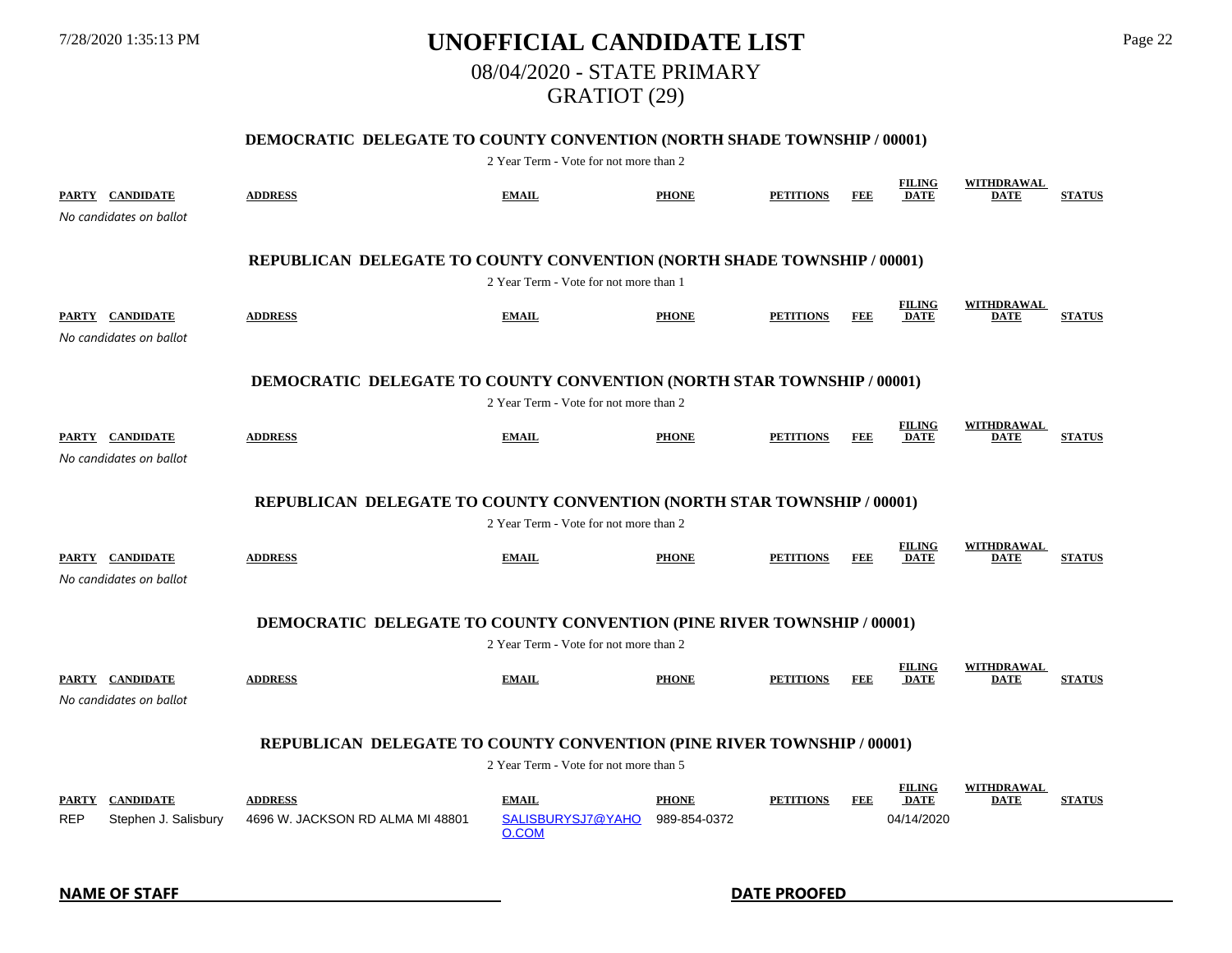|            |                                                                           |                                                                            | 08/04/2020 - STATE PRIMARY<br>GRATIOT (29) |              |                  |            |                              |                                  |               |  |
|------------|---------------------------------------------------------------------------|----------------------------------------------------------------------------|--------------------------------------------|--------------|------------------|------------|------------------------------|----------------------------------|---------------|--|
| <b>REP</b> | Vicky S. Salisbury                                                        | 4696 W. JACKSON RD ALMA MI 48801                                           | BIKERMARYKAY@YAHO 989-854-5853<br>O.COM    |              | 0                |            | 03/11/2020                   |                                  |               |  |
|            |                                                                           | <b>DEMOCRATIC DELEGATE TO COUNTY CONVENTION (ST LOUIS CITY / 00001)</b>    |                                            |              |                  |            |                              |                                  |               |  |
|            |                                                                           |                                                                            | 2 Year Term - Vote for not more than 2     |              |                  |            |                              |                                  |               |  |
|            | PARTY CANDIDATE<br>No candidates on ballot                                | <b>ADDRESS</b>                                                             | <b>EMAIL</b>                               | <b>PHONE</b> | <b>PETITIONS</b> | <b>FEE</b> | <b>FILING</b><br><b>DATE</b> | WITHDRAWAL<br><b>DATE</b>        | <b>STATUS</b> |  |
|            |                                                                           |                                                                            |                                            |              |                  |            |                              |                                  |               |  |
|            |                                                                           | REPUBLICAN DELEGATE TO COUNTY CONVENTION (ST LOUIS CITY / 00001)           |                                            |              |                  |            |                              |                                  |               |  |
|            |                                                                           |                                                                            | 2 Year Term - Vote for not more than 6     |              |                  |            |                              |                                  |               |  |
|            | PARTY CANDIDATE                                                           | <b>ADDRESS</b>                                                             | <b>EMAIL</b>                               | <b>PHONE</b> | <b>PETITIONS</b> | FEE        | <b>FILING</b><br><b>DATE</b> | WITHDRAWAL<br><b>DATE</b>        | <b>STATUS</b> |  |
| <b>REP</b> | Jan Bunting                                                               | 204 N. MAIN ST ST LOUIS MI 48880                                           | JANBUNTING69@GMAIL 989-681-3559<br>.COM    |              | 0                |            | 04/26/2020                   |                                  |               |  |
|            |                                                                           | <b>DEMOCRATIC DELEGATE TO COUNTY CONVENTION (SEVILLE TOWNSHIP / 00001)</b> |                                            |              |                  |            |                              |                                  |               |  |
|            |                                                                           |                                                                            | 2 Year Term - Vote for not more than 2     |              |                  |            |                              |                                  |               |  |
|            | PARTY CANDIDATE                                                           | <b>ADDRESS</b>                                                             | <b>EMAIL</b>                               | <b>PHONE</b> | <b>PETITIONS</b> | FEE        | <b>FILING</b><br><b>DATE</b> | <b>WITHDRAWAL</b><br>DATE        | <b>STATUS</b> |  |
|            | No candidates on ballot                                                   |                                                                            |                                            |              |                  |            |                              |                                  |               |  |
|            |                                                                           | REPUBLICAN DELEGATE TO COUNTY CONVENTION (SEVILLE TOWNSHIP / 00001)        |                                            |              |                  |            |                              |                                  |               |  |
|            | 2 Year Term - Vote for not more than 4                                    |                                                                            |                                            |              |                  |            |                              |                                  |               |  |
|            | PARTY CANDIDATE<br>No candidates on ballot                                | <b>ADDRESS</b>                                                             | <b>EMAIL</b>                               | <b>PHONE</b> | <b>PETITIONS</b> | <b>FEE</b> | <b>FILING</b><br><b>DATE</b> | WITHDRAWAL<br><b>DATE</b>        | <b>STATUS</b> |  |
|            |                                                                           |                                                                            |                                            |              |                  |            |                              |                                  |               |  |
|            | <b>DEMOCRATIC DELEGATE TO COUNTY CONVENTION (SUMNER TOWNSHIP / 00001)</b> |                                                                            |                                            |              |                  |            |                              |                                  |               |  |
|            |                                                                           |                                                                            | 2 Year Term - Vote for not more than 2     |              |                  |            |                              |                                  |               |  |
|            | PARTY CANDIDATE<br>No condidator on hollet                                | <b>ADDRESS</b>                                                             | <b>EMAIL</b>                               | <b>PHONE</b> | <b>PETITIONS</b> | FEE        | <b>FILING</b><br><b>DATE</b> | <b>WITHDRAWAL</b><br><b>DATE</b> | <b>STATUS</b> |  |